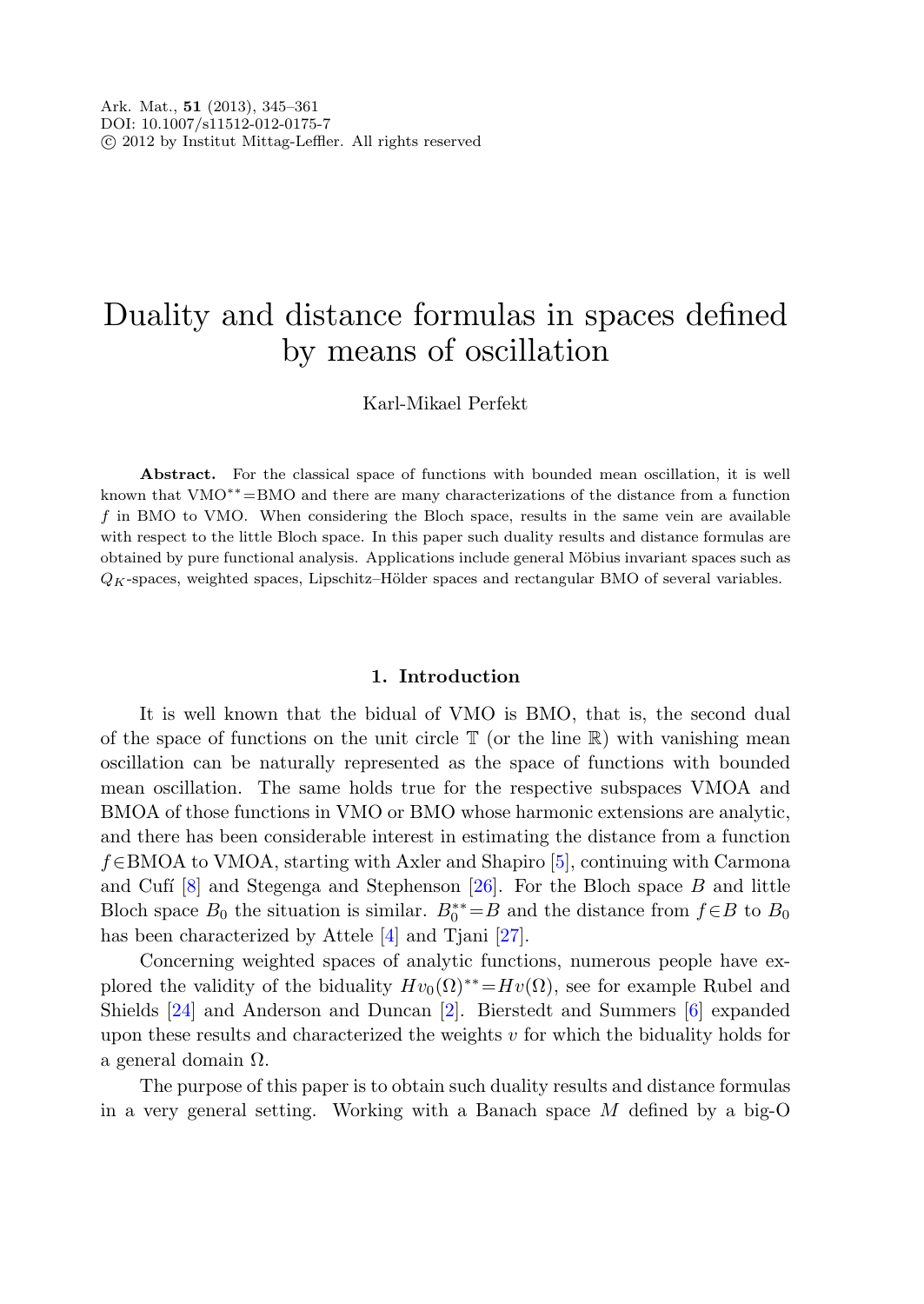condition and a corresponding "little space"  $M_0$ , we will under mild assumptions show that  $M_0^{**} = M$  and prove an isometric formula for the distance from  $f \in M$  to  $M_0$  in terms of the defining condition for  $M_0$ . Using a theorem of Godefroy [\[18](#page-15-5)], we will additionally obtain as a corollary that  $M_0^*$  is the unique isometric predual of M. When  $M = B$  this specializes to a result of Nara [\[23](#page-16-3)]. The methods involved are purely operator-theoretic, appealing to embeddings into spaces of continuous vector-valued functions rather than analyticity, invariance properties or geometry.

<span id="page-1-0"></span>The power of these general results is illustrated in the final section. Many examples will be given there, where the main theorems are applied to general Möbius invariant spaces of analytic functions including a large class of so-called  $Q_K$ -spaces, weighted spaces, rectangular BMO of several variables and Lipschitz–Hölder spaces.

The paper is organized as follows: Section [2](#page-1-0) formulates the main results, while Section [3](#page-3-0) contains their proofs. Applications of the theory are given in Section [4](#page-8-0).

#### **2. Statements of main results**

In this section the statements of the main theorems are given. Fixing the notation for this, and for the rest of this paper,  $X$  and  $Y$  will be two Banach spaces, with X separable and reflexive.  $\mathcal L$  will be a given collection of bounded operators  $L: X \rightarrow Y$  that is accompanied by a  $\sigma$ -compact locally compact Hausdorff topology  $\tau$  such that for every  $x \in X$ , the map  $T_x : \mathcal{L} \to Y$  given by  $T_x L = Lx$  is continuous. Here  $Y$  is considered with its norm topology. Note that we impose no particular algebraic structure on  $\mathcal{L}$ .  $Z^*$  will denote the dual of a Banach space Z and we shall without mention identify Z as a subset of  $Z^{**}$  in the usual way.

Our main objects of study are the two spaces

$$
M(X, \mathcal{L}) = \left\{ x \in X : \sup_{L \in \mathcal{L}} ||Lx||_Y < \infty \right\}
$$

and

$$
M_0(X, \mathcal{L}) = \left\{ x \in M(X, \mathcal{L}) : \overline{\lim}_{\mathcal{L} \ni L \to \infty} ||Lx||_Y = 0 \right\},\
$$

where the limit  $L\rightarrow\infty$  is taken in the sense of the one-point compactification of  $(\mathcal{L}, \tau)$ . By replacing X with the closure of  $M(X, \mathcal{L})$  in X and making appropriate modifications to the setting just described, we may as well assume that  $M(X, \mathcal{L})$  is dense in X. Furthermore, we assume that  $\mathcal L$  is such that

$$
||x||_{M(X,\mathcal{L})} = \sup_{L \in \mathcal{L}} ||Lx||_Y
$$

defines a norm which makes  $M(X, \mathcal{L})$  into a Banach space continuously contained in X. Note that  $M_0(X, \mathcal{L})$  is then automatically a closed subspace of  $M(X, \mathcal{L})$ .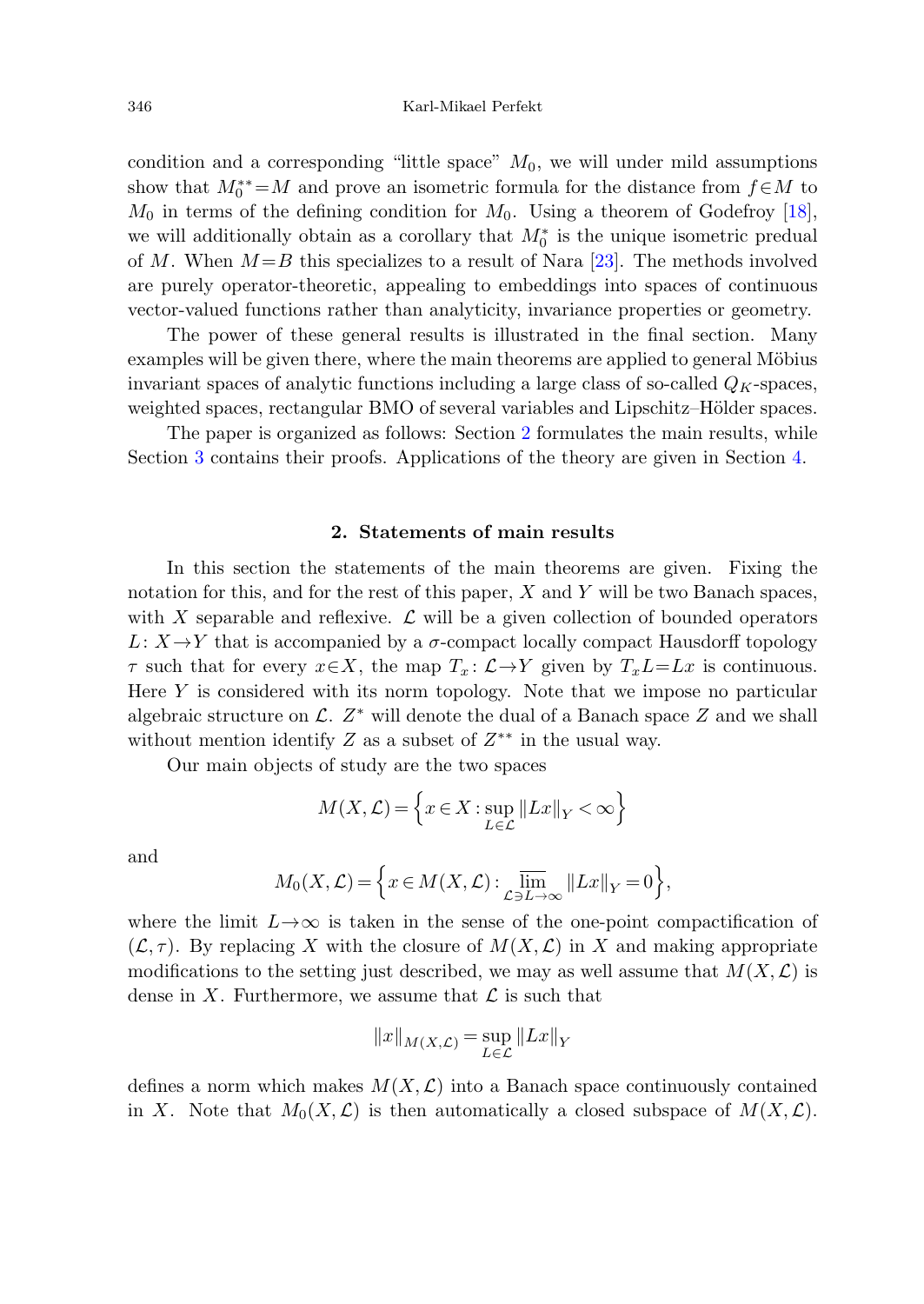<span id="page-2-3"></span>These assumptions are mostly for convenience and will hold trivially in all examples to come.

*Example 2.1.* Let 
$$
X = L^2(\mathbb{T})/\mathbb{C}
$$
,  $Y = L^1(\mathbb{T})$  and  

$$
\mathcal{L} = \left\{ L_I : L_I f = \chi_I \frac{1}{|I|} (f - f_I) \text{ and } \varnothing \neq I \subset \mathbb{T} \text{ is an arc} \right\},
$$

where  $\chi_I$  is the characteristic function of I, |I| is its length and  $f_I = \int_I f \, ds / |I|$ is the average of f on I. Each arc I is given by its midpoint  $a \in \mathbb{T}$  and length b,  $0 < b \leq 2\pi$ . We give L the quotient topology  $\tau$  of  $\mathbb{T} \times (0, 2\pi]$  obtained when identifying all pairs  $(a_1, b_1)$  and  $(a_2, b_2)$  with  $b_1=b_2=2\pi$ . Then  $M(X, \mathcal{L})=\text{BMO}(\mathbb{T})$  is the space of functions of bounded mean oscillation on the circle.  $L_I\rightarrow\infty$  in  $\tau$  means exactly that  $|I|\rightarrow 0$ , so it follows that  $M_0(X,\mathcal{L})=VMO(\mathbb{T})$  are the functions of vanishing mean oscillation (see Garnett [[17\]](#page-15-6), Chapter VI).

<span id="page-2-1"></span> $M_0(X, \mathcal{L})$  may be trivial even when  $M(X, \mathcal{L})$  is not. This happens for example when  $M(X, \mathcal{L})$  is the space of Lipschitz-continuous functions f on [0, 1] with  $f(0)=0$ (see Example [4.6\)](#page-13-0). In the general context considered here we shall not say anything about this, but instead make one of the following two assumptions. They say that  $M_0(X,\mathcal{L})$  is dense in X (under the X-norm) with additional norm-control when approximating elements of  $M(X, \mathcal{L})$ . This is a natural hypothesis that is easy to verify in the examples we have in mind. In fact, the assumptions are necessary for the respective conclusions of Theorem [2.2](#page-2-0).

<span id="page-2-2"></span>Assumption A. For every  $x \in M(X, \mathcal{L})$  there is a sequence  $\{x_n\}_{n=1}^{\infty}$  in  $M_0(X, \mathcal{L})$  such that  $x_n \to x$  in X and  $\sup_n ||x_n||_{M(X, \mathcal{L})} < \infty$ .

<span id="page-2-0"></span>Assumption B. For every  $x \in M(X, \mathcal{L})$  there is a sequence  $\{x_n\}_{n=1}^{\infty}$  in  $M_0(X, \mathcal{L})$  such that  $x_n \to x$  in X and  $\sup_n ||x_n||_{M(X, \mathcal{L})} \le ||x||_{M(X, \mathcal{L})}$ .

Note that the assumptions could have equivalently been stated with the sequence  ${x_n}_{n=1}^{\infty}$  tending to x only weakly in X. The main theorems are as follows.

**Theorem 2.2.** Suppose that [A](#page-2-1)ssumption A holds. Then  $X^*$  is continuously contained and dense in  $M_0(X, \mathcal{L})^*$ . Denoting by

$$
I\colon M_0(X,\mathcal{L})^{**}\longrightarrow X
$$

the adjoint of the inclusion map  $J: X^* \to M_0(X, \mathcal{L})^*$ , the operator I is a continuous isomorphism of  $M_0(X, \mathcal{L})^{**}$  onto  $M(X, \mathcal{L})$  which acts as the identity on  $M_0(X, \mathcal{L})$ . Furthermore,  $I$  is an isometry if Assumption  $B$  holds.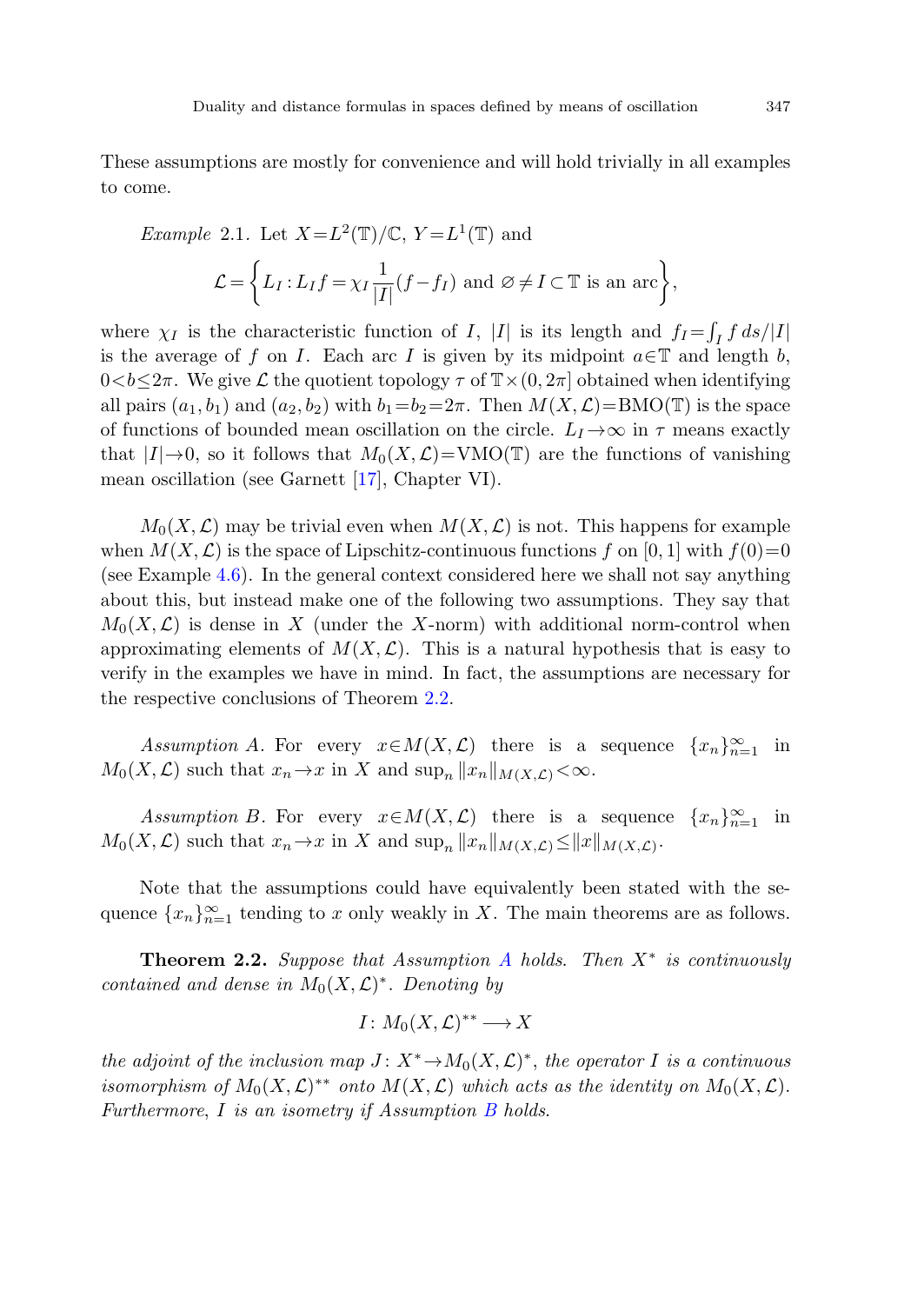<span id="page-3-5"></span><span id="page-3-2"></span>**Theorem 2.3.** [A](#page-2-1)ssume that Assumption A holds. Then, for any  $x \in M(X, \mathcal{L})$ , it holds that

<span id="page-3-1"></span>(1) 
$$
\operatorname{dist}(x, M_0(X, \mathcal{L}))_{M(X, \mathcal{L})} = \lim_{\mathcal{L} \ni L \to \infty} ||Lx||_Y.
$$

Example 2.4. Let X, Y,  $\mathcal L$  and  $\tau$  be as in Example [2.1](#page-2-3). Then Assumption [B](#page-2-2) holds by letting  $f_n = f * P_{1-1/n}$  for  $f \in M(X, \mathcal{L})$ , where  $P_r$  is the Poisson kernel for the unit disc,  $P_r(\theta) = (1 - r^2)/|e^{i\theta} - r|^2$ . The theorems say that VMO(T)<sup>\*\*</sup>  $BMO(\mathbb{T})$  isometrically via the  $L^2(\mathbb{T})$ -pairing, and that

(2) 
$$
\operatorname{dist}(f, \operatorname{VMO})_{\operatorname{BMO}} = \overline{\lim_{|I| \to 0}} \frac{1}{|I|} \int_I |f - f_I| \, ds.
$$

<span id="page-3-4"></span>This improves upon a result in [\[26](#page-16-0)]. Note that if we repeat the construction with  $Y = L^p(\mathbb{T})$  for some  $1 < p < \infty$ , we still obtain that  $M(X, \mathcal{L}) = \text{BMO}(\mathbb{T})$  with an equivalent norm, due to the John–Nirenberg theorem (see [\[17](#page-15-6)]). This gives us a distance formula, corresponding to  $(2)$  $(2)$ , involving the p-norm on the right-hand side.

We say that  $Z$  is a *unique (isometric) predual* if for any Banach space  $W$ ,  $W^*$  isometric to  $Z^*$  implies that W is isometric to Z. Note that the canonical decomposition

$$
(3) \t\t Z^{***} = Z^* \oplus Z^{\perp}
$$

<span id="page-3-3"></span>induces a projection  $\pi: Z^{***} \to Z^*$  with kernel  $Z^{\perp}$ ,

$$
(\pi z^{***})(z) = z^{***}(z), \quad z \in Z.
$$

<span id="page-3-0"></span>We say that Z is a *strongly unique predual* if this is the only projection  $\pi$  from  $Z^{***}$  to  $Z^*$  of norm one with Ker  $\pi$  weak-star closed. An excellent survey of these matters can be found in Godefroy [[18\]](#page-15-5).

**Corollary 2.5.** Suppose that Assumption [B](#page-2-2) holds. Then  $M_0(X, \mathcal{L})^*$  is the strongly unique predual of  $M(X, \mathcal{L})$ .

# **3. Proofs of main results**

### **3.1. Preliminaries**

One of our main tools will be the isometric embedding  $V: M(X, \mathcal{L}) \to C_b(\mathcal{L}, Y)$ of  $M(X, \mathcal{L})$  into the space  $C_b(\mathcal{L}, Y)$  of bounded continuous Y-valued functions on  $\mathcal{L}$ , given by

$$
Vx = T_x,
$$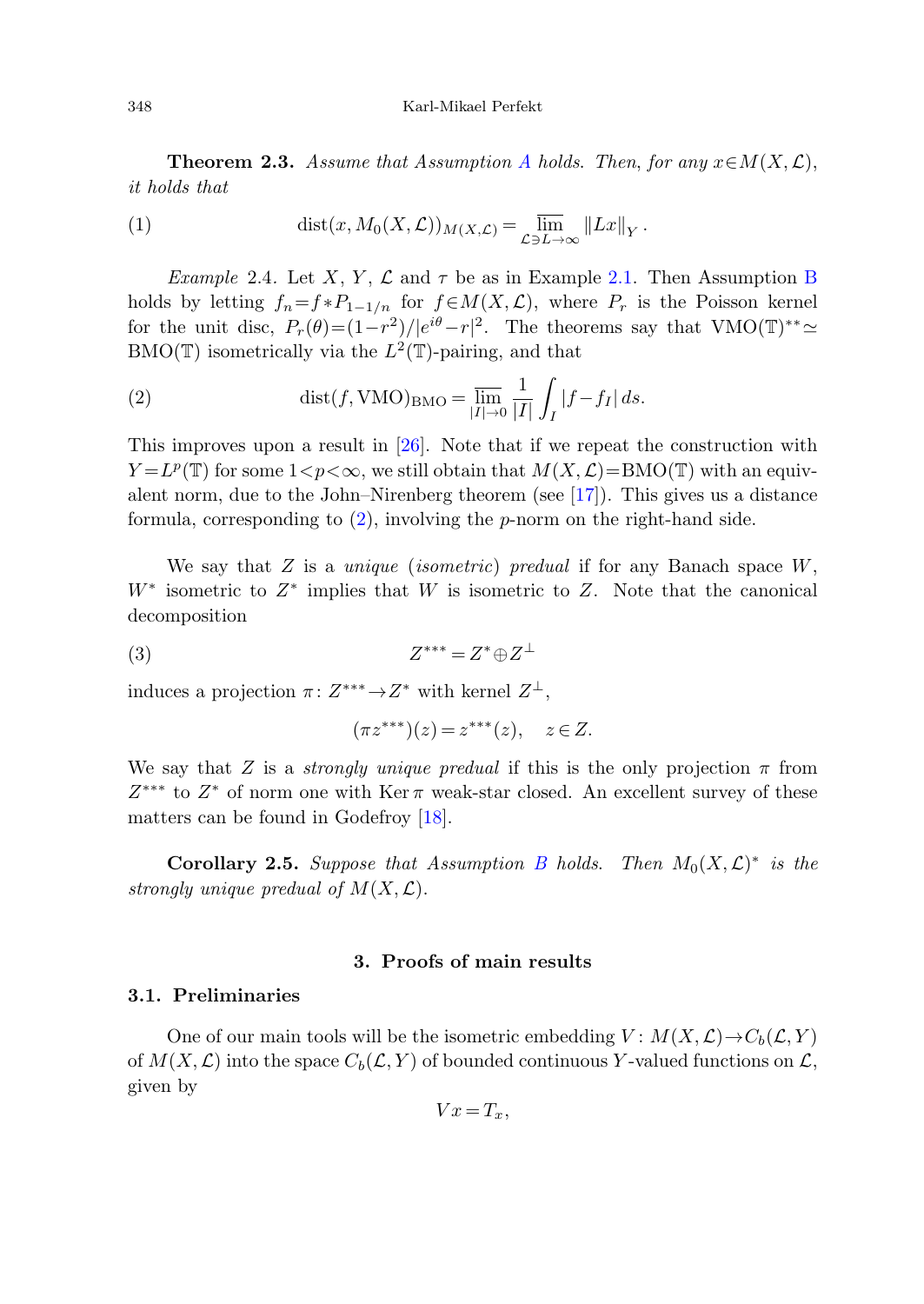where  $T_xL=Lx$  as before.  $C_b(\mathcal{L}, Y)$  is normed by the usual supremum norm, so that V indeed is an isometry. Note that V embeds  $M_0(X, \mathcal{L})$  into the space  $C_0(\mathcal{L}, Y)$ , consisting of those functions  $T \in C_b(\mathcal{L}, Y)$  vanishing at infinity.

In order to study duality via this embedding, we will make use of vectorvalued integration theory. Of central importance will be the Riesz–Zinger theorem [\[28](#page-16-4)] for  $C_0(\mathcal{L}, Y)$ , representing the dual of  $C_0(\mathcal{L}, Y)$  as a space of measures. Let  $\mathcal{B}_0$  be the  $\sigma$ -algebra of all Baire sets of  $\mathcal{L}$ , generated by the compact  $G_{\delta}$ -sets. By cabv $(\mathcal{L}, Y^*)$  we shall denote the Banach space of countably additive vector Baire measures  $\mu: \mathcal{B}_0 \rightarrow Y^*$  with bounded variation

$$
||\mu|| = \sup \sum_{i=1}^{\infty} ||\mu(\mathcal{E}_i)||_{Y^*} < \infty,
$$

<span id="page-4-2"></span><span id="page-4-0"></span>where the supremum is taken over all finite partitions of  $\mathcal{L} = \bigcup_{i=1}^{\infty} \mathcal{E}_i$  into disjoint Baire sets  $\mathcal{E}_i$ . Excellent references for these matters are found for example in Dobrakov  $[11]$  $[11]$ ,  $[12]$  $[12]$  and  $[13]$  $[13]$ .

<span id="page-4-3"></span>**Theorem 3.1.** ([\[13](#page-15-9)]) For every bounded linear functional  $\ell \in C_0(\mathcal{L}, Y)^*$  there is a unique measure  $\mu \in \text{caby}(\mathcal{L}, Y^*)$  such that

(4) 
$$
\ell(T) = \int_{\mathcal{L}} T(L) d\mu(L), \quad T \in C_0(\mathcal{L}, Y).
$$

Furthermore, every  $\mu \in \text{cabv}(\mathcal{L}, Y^*)$  defines a continuous functional on  $C_0(\mathcal{L}, Y)$ *via* [\(4](#page-4-0)), and  $\|\ell\| = \|\mu\|.$ 

Remark 3.2. In our situation,  $(\mathcal{L}, \tau)$  being  $\sigma$ -compact, every continuous function  $T: \mathcal{L} \rightarrow Y$  is Baire measurable ([\[19](#page-15-10)], pp. 220–221). In particular, every  $T \in C_b(\mathcal{L}, Y)$  induces a bounded functional  $m \in \text{cabv}(\mathcal{L}, Y^*)^*$  via

$$
m(\mu) = \int_{\mathcal{L}} T(L) d\mu(L).
$$

<span id="page-4-4"></span><span id="page-4-1"></span>Clearly,  $||m||=||T||_{C_b(\mathcal{L},Y)}$ . Hence,  $C_b(\mathcal{L}, Y)$  isometrically embeds into cabv $(\mathcal{L}, Y^*)^*$ in a way that extends the canonical embedding of  $C_0(\mathcal{L}, Y)$  into  $C_0(\mathcal{L}, Y)^{**}=$  $\operatorname{cabv}(\mathcal{L}, Y^*)^*$ .

In the proof of Theorem [2.3](#page-3-2) we shall require the following simple lemma.

**Lemma 3.3.** Suppose that  $m \in C_b(\mathcal{L}, Y)^*$  annihilates  $C_0(\mathcal{L}, Y)$ . Then

(5) 
$$
|m(T)| \leq ||m|| \lim_{L \to \infty} ||T(L)||_Y, \quad T \in C_b(\mathcal{L}, Y).
$$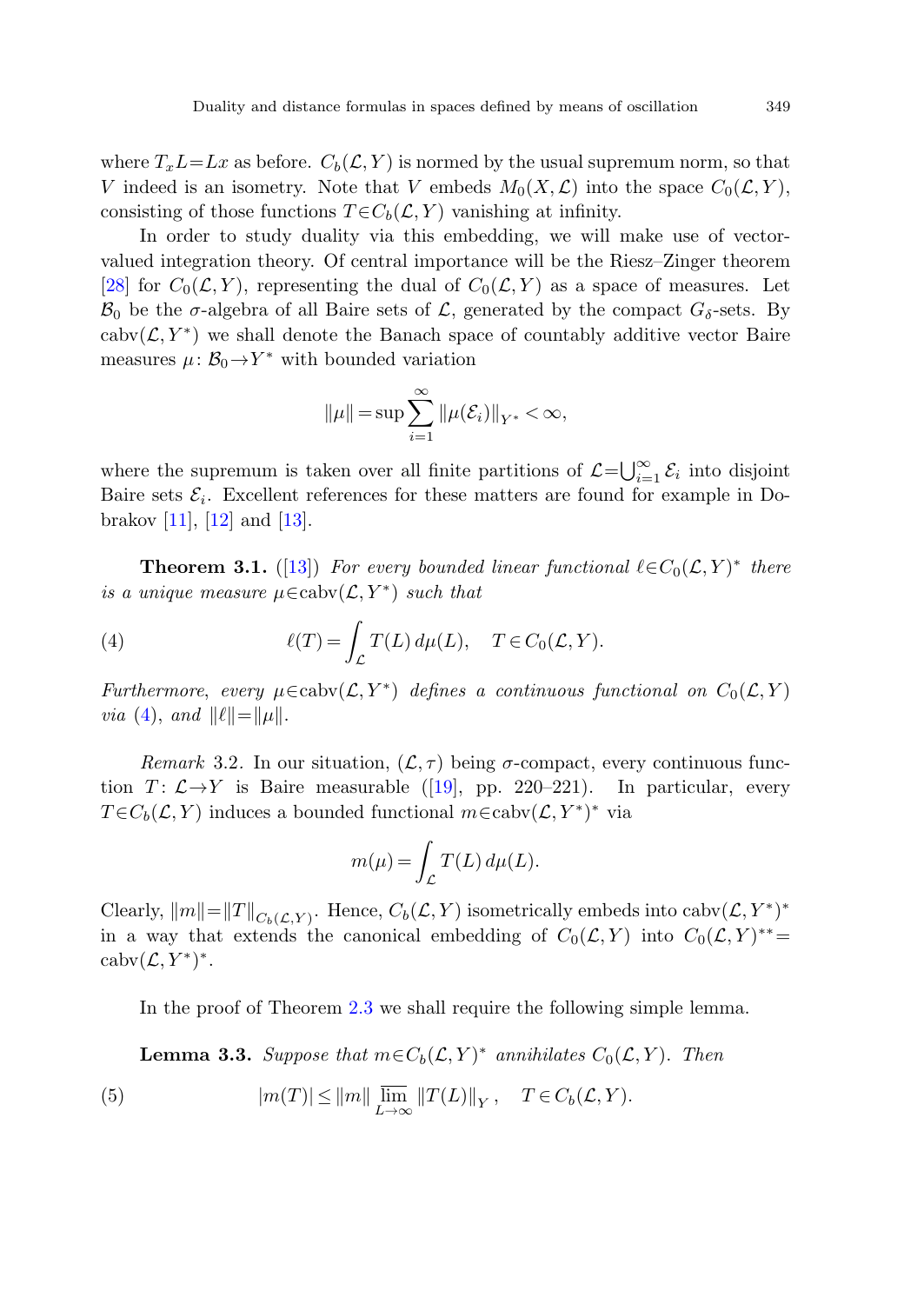*Proof.* Let  $\mathcal{K}_1 \subset \mathcal{K}_2 \subset \ldots$  be an increasing sequence of compact subsets of  $(\mathcal{L}, \tau)$ such that  $\mathcal{L} = \bigcup_{n=1}^{\infty} \mathcal{K}_n$ . Denote by  $\alpha \mathcal{L} = \mathcal{L} \cup \{\infty\}$  the one-point compactification of L. For each n, let  $s_n : \alpha L \to [0, 1]$  be a continuous function such that  $s_n^{-1}(0) \supset \mathcal{K}_n$ and  $s_n(\infty)=1$ . Then

<span id="page-5-0"></span>
$$
|m(T)| = |m(s_n T)| \le ||m|| \sup_{L \in \mathcal{L} \backslash \mathcal{K}_n} ||T(L)||_Y.
$$

In the limit we obtain  $(5)$  $(5)$ .  $\Box$ 

Corollary [2.5](#page-3-3) will follow as an application of a result in [\[18](#page-15-5)].

**Theorem 3***.***4.** ([[18\]](#page-15-5), Theorem V.1) Let Z be a Banach space. Suppose that for every  $z^{**} \in Z^{**}$  it is true that  $z^{**} \in Z$  if and only if

$$
z^{**}(z^*) = \lim_{n \to \infty} z^{**}(z_n^*)
$$

for every weak Cauchy sequence  $\{z_n^*\}_{n=1}^\infty$  in  $Z^*$  with weak-star limit  $z^*$ . Then Z is the strongly unique predual of  $Z^*$ .

#### **3.2. Main proofs**

We shall now proceed to prove the main theorems and Corollary [2.5](#page-3-3).

*Proof of Theorem [2.2](#page-2-0).* As  $M_0(X, \mathcal{L})$  is continuously contained in X, every  $x^* \in X^*$  is clearly continuous also on  $M_0(X, \mathcal{L})$ . [A](#page-2-1)ssumption A implies that  $M_0(X, \mathcal{L})$ is dense in X, so that each element of  $X^*$  induces a unique functional on  $M_0(X, \mathcal{L})$ . This proves that  $X^*$  is continuously contained in  $M_0(X, \mathcal{L})^*$ .

We shall now demonstrate that  $X^*$  is dense in  $M_0(X, \mathcal{L})^*$ . Thus, let  $\ell \in M_0(X, \mathcal{L})^*$ . By Theorem [3.1](#page-4-2) and the Hahn–Banach theorem there is a measure  $\mu \in \mathrm{cabv}(\mathcal{L}, Y^*)$  such that

$$
\ell(x) = (\ell \circ V^{-1})(T_x) = \int_{\mathcal{L}} Lx \, d\mu(L), \quad x \in M_0(X, \mathcal{L}).
$$

Let  $\mathcal{K}_1 \subset \mathcal{K}_2 \subset \dots$  be an increasing sequence of compact subsets of  $(\mathcal{L}, \tau)$  such that  $\mathcal{L}=\bigcup_{n=1}^{\infty}\mathcal{K}_n$ . By [\[19](#page-15-10)], Section 50, Theorem D, we can choose the  $\mathcal{K}_n$  to be  $G_{\delta}$  and hence Baire sets. Put  $\mu_n = \mu|_{\mathcal{K}_n}$  and let  $\ell_n$  be the corresponding functionals

$$
\ell_n(x) = \int_{\mathcal{L}} Lx \, d\mu_n(L).
$$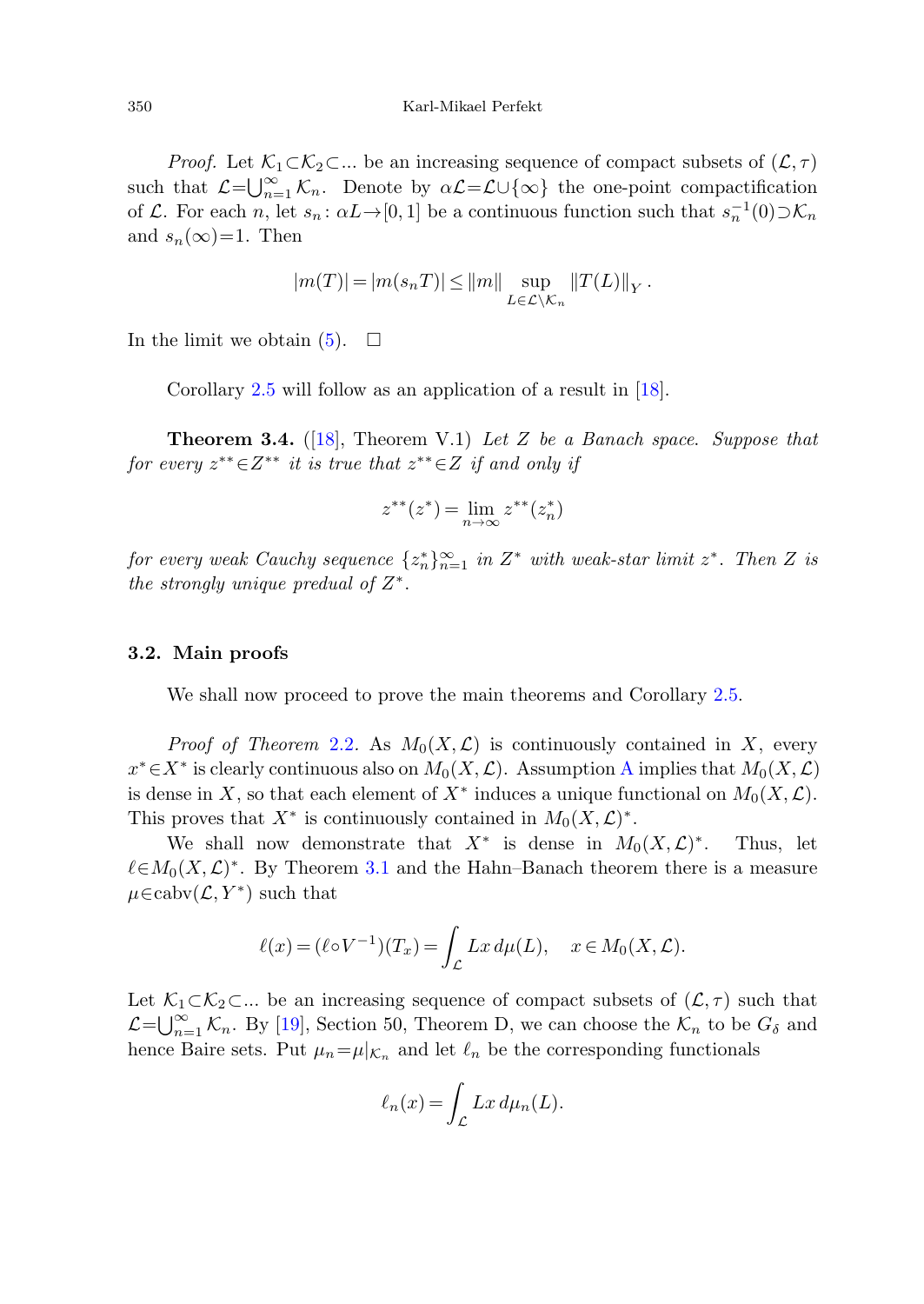The operators  $L \in \mathcal{K}_n$  are uniformly bounded by the Banach–Steinhaus theorem, from which it is clear that  $\ell_n \in X^*$ . Finally, note that  $\lim_{n\to\infty} ||\mu_n-\mu||=0$ , which implies that the functionals  $\ell_n$  converge to  $\ell$  in  $M_0(X,\mathcal{L})^*$ .

 $X^*$  being dense ensures the injectivity of  $I=J^*$ . Moreover, it is clear that I acts as the identity on  $M_0(X, \mathcal{L})$ . Let  $m \in M_0(X, \mathcal{L})^{**}$  and  $x = Im \in X$ . Note that the unit ball of  $M_0(X,\mathcal{L})$  is weak-star dense in the unit ball of  $M_0(X,\mathcal{L})^{**}$  ([\[9](#page-15-11)], Proposition 4.1). Furthermore, the weak-star topology of  $M_0(X,\mathcal{L})^{**}$  is metrizable on the unit ball, since  $M_0(X, \mathcal{L})^*$  was just proven to be separable. Accordingly, choose a sequence  ${x_n}_{n=1}^{\infty} \subset M_0(X, \mathcal{L})$  with  $\sup_n ||x_n|| \le ||m||$  such that  $x_n \to m$  weak-star. Then, for  $y^* \in Y^*$  and  $L \in \mathcal{L}$ ,

$$
y^*(Lx) = (L^*y^*)(x) = m(JL^*y^*) = \lim_{n \to \infty} (JL^*y^*)(x_n)
$$

$$
= \lim_{n \to \infty} (L^*y^*)(x_n) = \lim_{n \to \infty} y^*(Lx_n).
$$

<span id="page-6-0"></span>It follows that  $x \in M(X, \mathcal{L})$  and

(6) 
$$
||x||_{M(X,\mathcal{L})} = ||Im||_{M(X,\mathcal{L})} \le ||m||_{M_0(X,\mathcal{L})^{**}},
$$

since

$$
||Lx||_Y = \sup_{||y^*||=1} |y^*(Lx)| \le \sup_n ||x_n||_{M(X,\mathcal{L})} \le ||m||, \quad L \in \mathcal{L}.
$$

<span id="page-6-1"></span>We have thus proved that I maps  $M_0(X, \mathcal{L})^{**}$  into  $M(X, \mathcal{L})$  contractively.

Given  $x \in M(X, \mathcal{L})$  choose a sequence  $\{x_n\}_{n=1}^{\infty} \subset M_0(X, \mathcal{L})$  such that  $x_n \to x$ in X and  $\sup_n ||x_n||_{M(X,\mathcal{L})} < \infty$  ( $\leq ||x||_{M(X,\mathcal{L})}$  if Assumption [B](#page-2-2) holds). Define  $\hat{x} \in M_0(X, \mathcal{L})^{**}$  by  $\hat{x}(Jx^*)=x^*(x)=\lim_{n\to\infty}(Jx^*)(x_n)$  for  $x^* \in X^*$ . It is clear from the last equality that this defines  $\hat{x}$  as a bounded linear functional on  $M_0(X,\mathcal{L})^*$ and if Assumption [B](#page-2-2) holds, then Given  $x \in M(\Lambda, L)$  choose a sequence  $\{x_n\}_{n=1}^{\infty} \subset M_0(\Lambda, L)$  such that  $x_n \to x$ <br>in X and sup<sub>n</sub>  $||x_n||_{M(X,L)} < \infty$  ( $\leq ||x||_{M(X,L)}$ ) if Assumption B holds). Define<br>the last equality that this defines  $\hat{x}$  as a bounded line

(7) 
$$
\|\hat{x}\|_{M_0(X,\mathcal{L})^{**}} \leq \|x\|_{M(X,\mathcal{L})}.
$$

Obviously,  $I\hat{x}=x$ . This proves that I is onto. If Assumption [B](#page-2-2) holds, then we obtain from ([6\)](#page-6-0) and [\(7](#page-6-1)) that I is an isometry.  $\Box$ 

*Proof of Theorem [2.3](#page-3-2).* Let  $m \in M(X, \mathcal{L})^*$ . Then  $m \circ V^{-1}$  acts on  $VM(X, \mathcal{L})$ . As in Remark [3.2](#page-4-3) we naturally view  $C_b(\mathcal{L}, Y)$  as a subspace of cabv $(\mathcal{L}, Y^*)^*$ . With this identification,  $m \circ V^{-1}$  extends by Hahn–Banach's theorem to a func-<br>tional  $\overline{m} \in \text{cabv}(\mathcal{L}, Y^*)^{**}$  with  $\|\overline{m}\| = \|m\|$ . Applying the decomposition (3) with  $Z=C_0(\mathcal{L}, Y)$  we obtain

$$
cabv(\mathcal{L}, Y^*)^{**} = cabv(\mathcal{L}, Y^*) \oplus C_0(\mathcal{L}, Y)^{\perp},
$$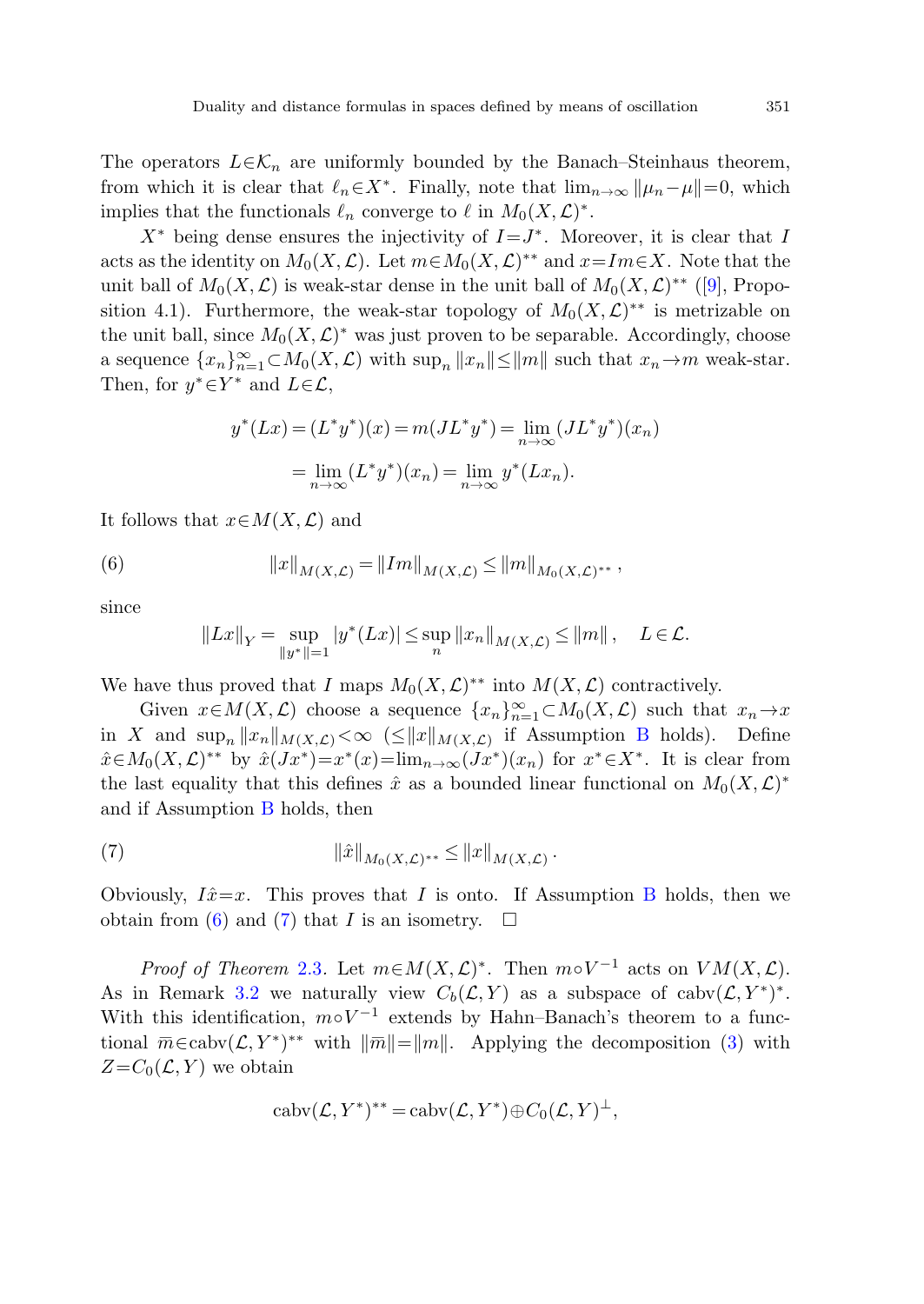352 Karl-Mikael Perfekt<br>and we decompose  $\overline{m} = \overline{m}_{\omega^*} + \overline{m}_s$  accordingly. Let  $\mu \in \text{cabv}(\mathcal{L}, Y^*)$  be the measure 352 Karl-Mikael P<br>and we decompose  $\overline{m} = \overline{m}_{\omega^*} + \overline{m}_s$  accordingly<br>corresponding to  $\overline{m}_{\omega^*}$ , so that, in particular,  $\bar{n} = \overline{m}_{\omega^*} + \overline{m}_{\omega^*}$ <br>\*, so that, i<br> $\overline{m}_{\omega^*}(T) =$ 

$$
\overline{m}_{\omega^*}(T) = \int_{\mathcal{L}} T(L) d\mu(L), \quad T \in C_b(\mathcal{L}, Y).
$$

<span id="page-7-1"></span>Let  $I: M_0(X, \mathcal{L})^{**} \to M(X, \mathcal{L})$  be the isomorphism given by Theorem [2.2](#page-2-0). With  $Z=M_0(X,\mathcal{L}),$  ([3\)](#page-3-4) gives **Compose**  $\overline{m} = \overline{m}_{\omega^*} + \overline{m}_s$  accordingly. Let  $\mu \in \text{cabv}(\mathcal{L}, Y^*)$  be the sponding to  $\overline{m}_{\omega^*}$ , so that, in particular,<br>  $\overline{m}_{\omega^*}(T) = \int_{\mathcal{L}} T(L) d\mu(L), \quad T \in C_b(\mathcal{L}, Y)$ .<br>
Let  $I: M_0(X, \mathcal{L})^{**} \to M(X, \mathcal{L})$ 

(8) 
$$
M(X, \mathcal{L})^* \simeq M_0(X, \mathcal{L})^{***} = M_0(X, \mathcal{L})^* \oplus M_0(X, \mathcal{L})^{\perp},
$$

and we obtain a second decomposition  $m \circ I = (m \circ I)_{\omega^*} + (m \circ I)_s$ .

Our first goal is to show that the former decomposition is an extension of the latter. More precisely, we have the following characterization.

<span id="page-7-0"></span>*Proof.* To prove this, let  $x \in M(X, \mathcal{L})$  and let  $\hat{x} = I^{-1}x \in M_0(X, \mathcal{L})^{**}$ . As in the proof of Theorem [2.2,](#page-2-0) choose  $\{x_n\}_{n=1}^{\infty} \subset M_0(X, \mathcal{L})$  with  $\sup_n ||x_n||_{M_0(X, \mathcal{L})} \le ||\hat{x}||$ such that  $x_n \to \hat{x}$  weak-star. Note that  $x_n$  in particular converges to x weakly in X. Hence  $Lx_n \to Lx$  weakly in Y for every  $L \in \mathcal{L}$ . Since also  $\sup_{n,L} ||Lx_n||_Y < \infty$ , it follows from [[13\]](#page-15-9), Theorem 9, that Proof. To prove proof of Theore<br>there there there there  $Lx_n \rightarrow \hat{x}$  we once  $Lx_n \rightarrow Lx$  with that  $x_n \rightarrow Lx$  with  $[13]$ , T<br>be more precise ral when integration  $2.2$ , we obtain  $\overline{m}_{\omega^*}(Vx) = \lim_{n \rightarrow \infty}$ Let  $x \in M(X, \mathcal{L})$  and let  $\hat{x} = I^{-1}x \in M_0$ <br>
Let  $\hat{x} = I^{-1}x \in M_0$ .<br>
Let  $\hat{x} = I^{-1}x \in M_0$ .<br>
Let  $\hat{x} = I^{-1}x \in M_0$ .<br>
Let  $\hat{x} = I^{-1}x \in M_0$ .<br>
Let  $\hat{x} = I^{-1}x \in M_0$ .<br>
Let  $\hat{x} = I^{-1}x \in M_0$ .<br>
Let  $\hat{x} = I^{-1}x \in M_0$ .<br>
Let  $\hat$ 

(9) 
$$
\int_{\mathcal{L}} Lx \, d\mu(L) = \lim_{n \to \infty} \int_{\mathcal{L}} Lx_n \, d\mu(L).
$$

To be more precise, Theorem 9 in [\[13](#page-15-9)] allows us to move the limit inside the integral when integrating over a compact  $G_{\delta}$ -set  $\mathcal{K}\subset\mathcal{L}$ . However, as in the proof of Theorem [2.2](#page-2-0), we obtain [\(9](#page-7-0)) by an obvious approximation argument. We thus have

(9) 
$$
\int_{\mathcal{L}} Lx \, d\mu(L) = \lim_{n \to \infty} \int_{\mathcal{L}} Lx_n \, d\mu(L).
$$
  
To be more precise, Theorem 9 in [13] allows us to move the limit inside the  
tegral when integrating over a compact  $G_{\delta}$ -set  $K \subset \mathcal{L}$ . However, as in the proof  
Theorem 2.2, we obtain (9) by an obvious approximation argument. We thus h.  

$$
\overline{m}_{\omega^*}(Vx) = \lim_{n \to \infty} \int_{\mathcal{L}} Lx_n \, d\mu(L) = \lim_{n \to \infty} \overline{m}_{\omega^*}(Vx_n) = \lim_{n \to \infty} \overline{m}(Vx_n)
$$

$$
= \lim_{n \to \infty} m(x_n) = \lim_{n \to \infty} (m \circ I)(x_n) = \lim_{n \to \infty} (m \circ I)_{\omega^*}(x_n) = (m \circ I)_{\omega^*}(\hat{x}),
$$
so that the claim is proven.  $\Box$   
We can now calculate the distance from  $x \in M(X, \mathcal{L})$  to  $M_0(X, \mathcal{L})$  using dual  

$$
dist(x, M_0(X, \mathcal{L}))_{M(X, \mathcal{L})} = \sup_{\substack{\|m\| = 1 \\ m \circ I_{\omega^*} = 0}} |m(x)| = \sup_{\substack{\|m\| = 1 \\ m \circ I_{\omega^*} \perp VM(X, \mathcal{L})}} |\overline{m}_s(Vx)|.
$$
Since  $\|\overline{m}_s\| \le \|m\|$  we obtain by Lemma 3.3 that

so that the claim is proven.  $\Box$ 

We can now calculate the distance from  $x \in M(X, \mathcal{L})$  to  $M_0(X, \mathcal{L})$  using duality,

$$
dist(x, M_0(X, \mathcal{L}))_{M(X, \mathcal{L})} = \sup_{\substack{\|m\|=1\\ (m \circ I)_{\omega^*} \equiv 0}} |m(x)| = \sup_{\substack{\|m\|=1\\ \overline{m}_{\omega^*} \perp VM(X, \mathcal{L})}} |\overline{m}_s(Vx)|.
$$

$$
dist(x, M_0(X, \mathcal{L}))_{M(X, \mathcal{L})} \leq \overline{\lim_{L \to \infty}} ||Lx||_Y.
$$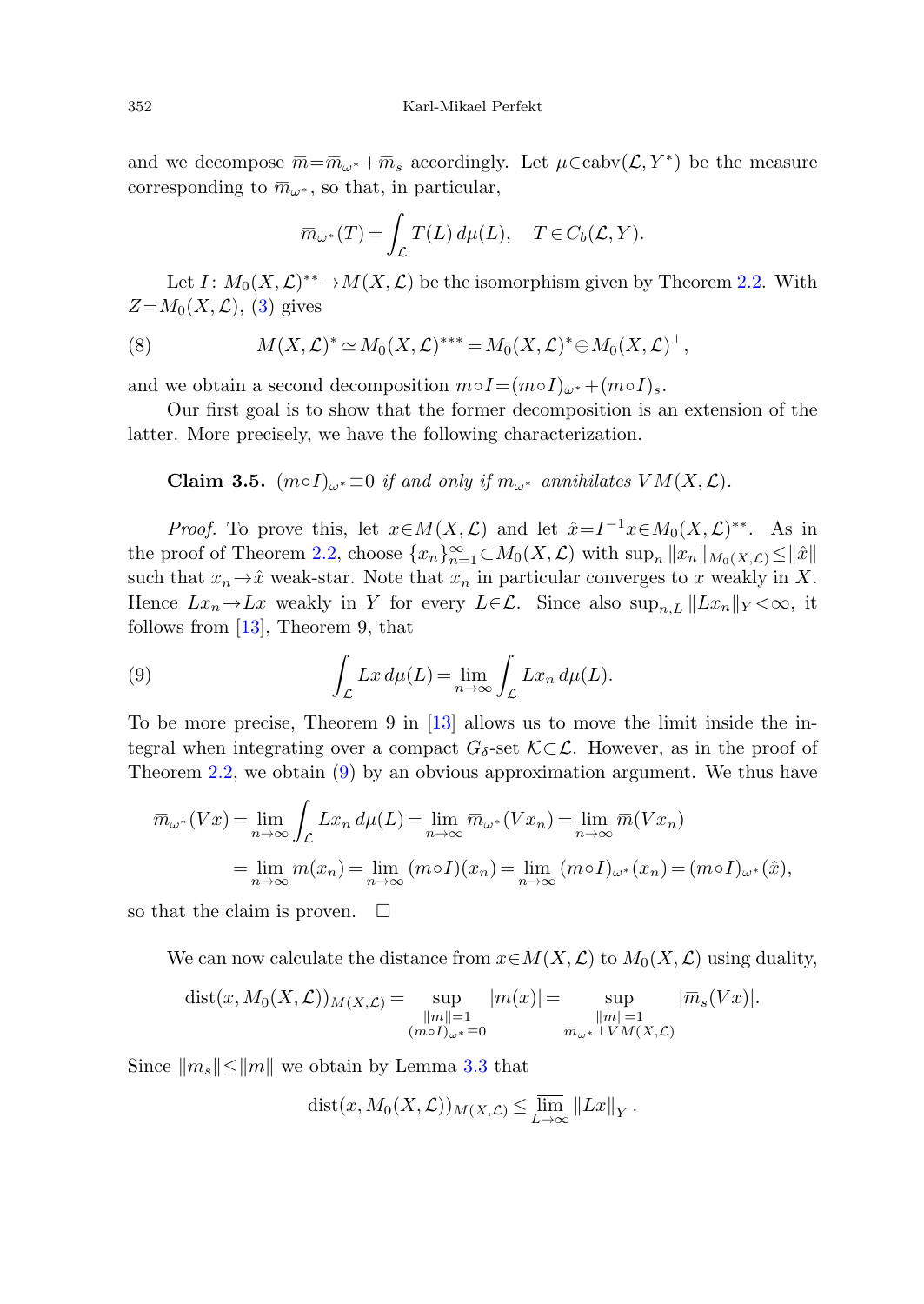The converse inequality is trivial; for any  $x_0 \in M_0(X, \mathcal{L})$  we have

$$
||x - x_0||_{M(X, \mathcal{L})} \ge \overline{\lim}_{L \to \infty} ||Lx - Lx_0||_Y \ge \overline{\lim}_{L \to \infty} (||Lx||_Y - ||Lx_0||_Y) = \overline{\lim}_{L \to \infty} ||Lx||_Y.
$$

*Proof of Corollary [2.5](#page-3-3).* As in the preceding proof, for  $m \in M_0(X, \mathcal{L})^{**}$ , write

$$
m=m_{\omega^*}+m_s,
$$

in accordance with [\(8](#page-7-1)). Suppose that  $m\notin M_0(X,\mathcal{L})^*$ , or equivalently,  $m_s \neq 0$ . Pick  $\hat{x} \in M_0(X, \mathcal{L})^{**}$  such that  $m_s(\hat{x}) \neq 0$  and let  $\{x_n\}_{n=1}^{\infty} \subset M_0(X, \mathcal{L})$  converge to  $\hat{x}$  weakstar. Then  $\{x_n\}_{n=1}^{\infty}$ , as a sequence in  $M_0(X, \mathcal{L})^{**}$ , is a weak Cauchy sequence since

$$
\lim_{n \to \infty} m'(x_n) = m'_{\omega^*}(\hat{x}), \quad m' \in M_0(X, \mathcal{L})^{***}.
$$

On the other hand,

$$
m(\hat x) \,{=}\, m_{\omega^*}(\hat x) \,{+}\, m_s(\hat x) \,{\neq}\, m_{\omega^*}(\hat x),
$$

<span id="page-8-1"></span><span id="page-8-0"></span>so that

$$
m(\hat{x}) \neq \lim_{n \to \infty} m(x_n).
$$

We have thus verified the condition of Theorem [3.4](#page-5-0) for  $Z=M_0(X,\mathcal{L})^*$ , proving the corollary.  $\square$ 

# **4. Examples**

*Example* 4.1. Denoting by  $L_a^2 = L^2(\mathbb{D}) \cap \text{Hol}(\mathbb{D})$  the usual Bergman space on the unit disc  $\mathbb{D}$ , let  $X = L_a^2/\mathbb{C}$  be the space of functions  $f \in L_a^2$  with  $f(0)=0$ . Let  $Y = \mathbb{C}$ ,

$$
\mathcal{L} = \{L_w : L_w f = (1 - |w|^2) f'(w) \text{ and } w \in \mathbb{D}\},\
$$

and let  $\tau$  be the topology of D. Then  $M(X, \mathcal{L})=B/\mathbb{C}$  is the Bloch space modulo constants and  $M_0(X,\mathcal{L})=B_0/\mathbb{C}$  is the little Bloch space (up to constants). For  $f\in B$ it is clear that the dilations  $f_r$ ,  $f_r(z)=f(rz)$ , converge to f in  $L^2_a$  as  $r\rightarrow 1^-$  and that  $||f_r||_B \le ||f||_B$  $||f_r||_B \le ||f||_B$  $||f_r||_B \le ||f||_B$ , verifying the hypothesis of Assumption B. From the theorems we obtain that  $(B_0/\mathbb{C})^{**} \simeq B/\mathbb{C}$  isometrically via the  $L^2_a$ -pairing, as well as the distance formula

dist
$$
(f, B_0/\mathbb{C})_{B/\mathbb{C}} = \overline{\lim}_{|w|\to 1} (1-|w|^2)|f'(w)|.
$$

This improves a result previously obtained in [\[4](#page-15-2)] and [\[27\]](#page-16-1). Corollary [2.5](#page-3-3) says furthermore that the Bloch space has a unique predual, reproducing a result found in [[23\]](#page-16-3).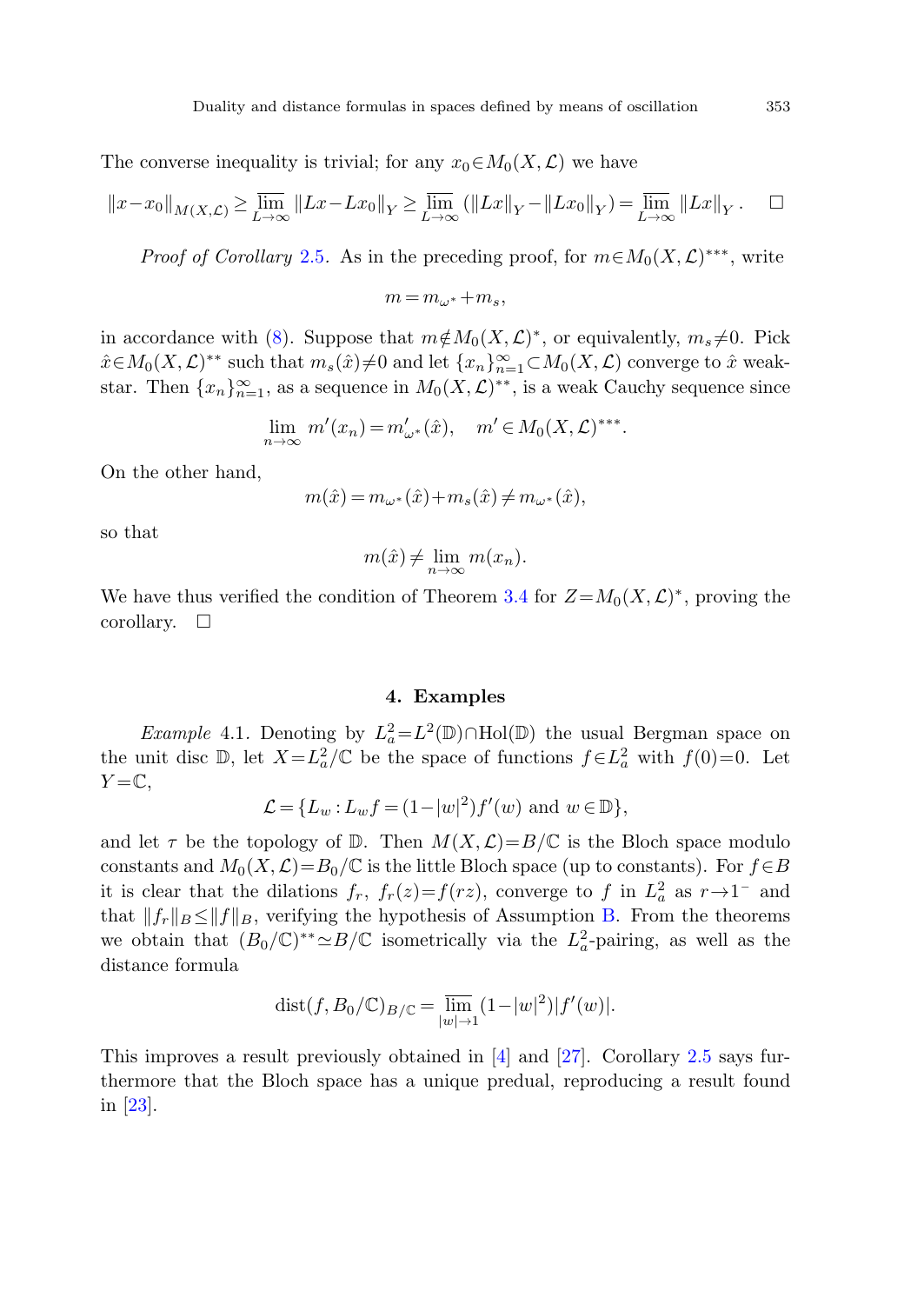Example 4.2. Much more generally, the main theorems can be applied to Möbius invariant spaces of analytic functions through the following construction. Denote by  $G$  the Möbius group, consisting of the conformal disc automorphisms  $\phi: \mathbb{D} \to \mathbb{D}$ . Each function in G is of the form

$$
\phi_{a,\lambda}(z) = \lambda \frac{a-z}{1-\bar{a}z}, \quad a \in \mathbb{D}, \lambda \in \mathbb{T}.
$$

<span id="page-9-2"></span><span id="page-9-1"></span>G is a topological group with the topology of  $\mathbb{D}\times\mathbb{T}$ . In particular,  $\phi_{a,\lambda}\to\infty$  equivalently means that  $|a| \rightarrow 1$ .

<span id="page-9-0"></span>Let X be a Banach space whose members  $f \in X$  are functions analytic in D with  $f(0)=0$ . We assume that X is continuously contained in Hol(D)/C, the latter space being equipped with the compact-open topology, and that it satisfies the properties:

 $(I)$  X is reflexive;

(II) the holomorphic polynomials p with 
$$
p(0)=0
$$
 are contained and dense in X;

(III) for each fixed  $f \in X$ , the map  $T_f$ ,  $T_f \phi = f \circ \phi - f(\phi(0))$ , is a continuous map from  $G$  to  $X$ ;

(IV)  $\overline{\lim}_{G\ni\phi\to\infty} \|\phi-\phi(0)\|_X=0.$ 

We now let  $Y = X$  and let  $\mathcal L$  be the collection of composition operators induced by  $G$ ,

$$
\mathcal{L} = \{L_{\phi}: L_{\phi}f = f \circ \phi - f(\phi(0)) \text{ and } \phi \in G\},\
$$

equipping it with the topology of  $G$ .

 $M(X, \mathcal{L})$  and  $M_0(X, \mathcal{L})$  are then Möbius invariant Banach spaces in the sense that if f is in either space then so is  $f \circ \phi - f(\phi(0))$ ,  $\phi \in G$ , and furthermore

$$
||f \circ \phi - f(\phi(0))||_{M(X,\mathcal{L})} = ||f||_{M(X,\mathcal{L})}.
$$

Property [\(IV\)](#page-9-0) implies that  $B_1/\mathbb{C}$  is continuously contained in  $M_0(X,\mathcal{L})$ , where  $B_1$ denotes the analytic Besov 1-space, the minimal Möbius invariant space (see  $[3]$  $[3]$ ). In particular  $M_0(X, \mathcal{L})$  contains the polynomials. The construction of the space  $M(X, \mathcal{L})$  has been considered by Aleman and Simbotin in [\[1](#page-15-13)].

General Möbius invariant spaces are studied by Arazy, Fisher and Peetre in [\[3](#page-15-12)]. The next proposition, saying that Assumption [B](#page-2-2) holds, is essentially contained there. Arazy–Fisher–Peetre have a stricter definition of what a Möbius invariant space is, however, so its proof is included here for completeness.

**Proposition 4.3.** Given  $f \in M(X, \mathcal{L})$ ,  $f(z) = \sum_{k=1}^{\infty} a_k z^k$ , let  $f_n(z) = \sum_{n=1}^{n}$  $k=1$  $\left(1-\frac{k}{n+1}\right)a_kz^k$ .

Then  $||f_n||_{M(X,\mathcal{L})} \leq ||f||_{M(X,\mathcal{L})}$  and  $f_n \to f$  weakly in X.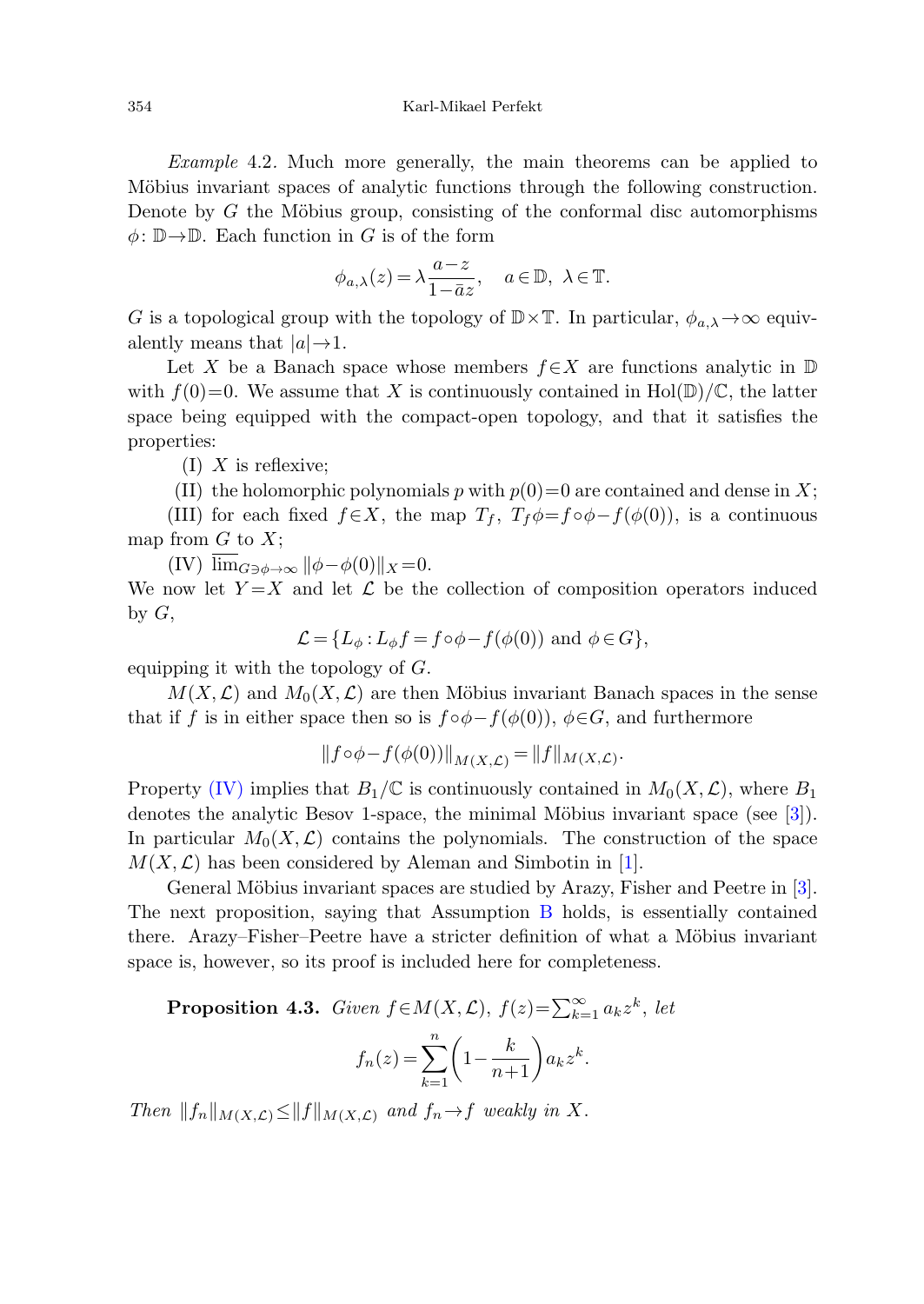*Proof.* Denote by  $\Phi_n(\theta) = \sum_{k=-n}^n (1-|k|/n+1)e^{-ik\theta}$  the Fejér kernels. That

$$
||f_n||_{M(X,\mathcal{L})} \leq ||f||_{M(X,\mathcal{L})}
$$

is immediate from the formula

$$
f_n \circ \phi - f_n(\phi(0)) = \frac{1}{2\pi} \int_0^{2\pi} (f(e^{i\theta} \phi(\cdot)) - f(e^{i\theta} \phi(0))) \Phi_n(\theta) d\theta,
$$

where the integral is to be understood as an X-valued function of  $\theta$  integrated against the measure  $\Phi_n(\theta) d\theta$ . That  $f_n \to f$  weakly follows from the same formula with  $\phi(z)=z$ , because if  $\ell \in X^*$ , then

$$
\ell(f_n) = \frac{1}{2\pi} \int_0^{2\pi} \ell(f(e^{i\theta} \cdot)) \Phi_n(\theta) d\theta \to \ell(f)
$$

as  $n\rightarrow\infty$ , by a standard argument about the Fejér kernels.  $\Box$ 

Applying the theorems, we obtain that  $M_0(X, \mathcal{L})^{**} \simeq M(X, \mathcal{L})$  isometrically, that  $M_0(X, \mathcal{L})^*$  is the unique isometric predual of  $M(X, \mathcal{L})$  and that the formula

$$
dist(f, M_0(X, \mathcal{L}))_{M(X, \mathcal{L})} = \overline{\lim_{|a| \to 1}} ||f \circ \phi_{a,\lambda} - f(\phi_{a,\lambda}(0))||_X
$$

holds. There are many examples of Möbius invariant spaces. Letting  $X = L_a^2/\mathbb{C}$  we once again obtain the Bloch space,  $M(X, \mathcal{L})=B/\mathbb{C}$  and  $M_0(X, \mathcal{L})=B_0/\mathbb{C}$ , but with a different norm than in Example [4.1.](#page-8-1) When  $X=H^2/\mathbb{C}$  is the Hardy space modulo constants we get the space of analytic BMO functions with its conformally invariant norm,  $M(X, \mathcal{L}) = \text{BMOA}/\mathbb{C}$  and  $M_0(X, \mathcal{L}) = \text{VMOA}/\mathbb{C}$  (see [\[17](#page-15-6)]).

The  $Q_K$ -spaces provide a wide class of Möbius invariant spaces that includes both  $B$  and BMOA. For a non-zero, right-continuous, non-decreasing function  $K: [0, \infty) \to [0, \infty)$ , denote by  $Q_K$  the space of all  $f \in Hol(\mathbb{D})$  with  $f(0)=0$  such that

$$
||f||_{Q_K}^2 = \sup_{\phi \in G} \int_{\mathbb{D}} |f'(z)|^2 K\left(\log \frac{1}{|\phi|}\right) dA(z) < \infty.
$$

See Essén and Wulan [[14\]](#page-15-14) for a survey of  $Q_K$ -spaces. See also [[1\]](#page-15-13). Clearly,  $Q_K =$  $M(X_K,\mathcal{L})$ , if  $X_K$  is the space of all  $f \in Hol(\mathbb{D})$  with  $f(0)=0$  such that

$$
||f||_{X_K}^2 = \int_{\mathbb{D}} |f'(z)|^2 K \left( \log \frac{1}{|z|} \right) dA(z) < \infty.
$$

If  $K(\log(1/|z|))$  is integrable on  $\mathbb D$  and  $K(\rho) \to 0$  as  $\rho \to 0^+$ , it is easy to verify that  $X_K$  is a Hilbert space for which properties [\(II\)](#page-9-1) and [\(IV\)](#page-9-0) hold. Furthermore, if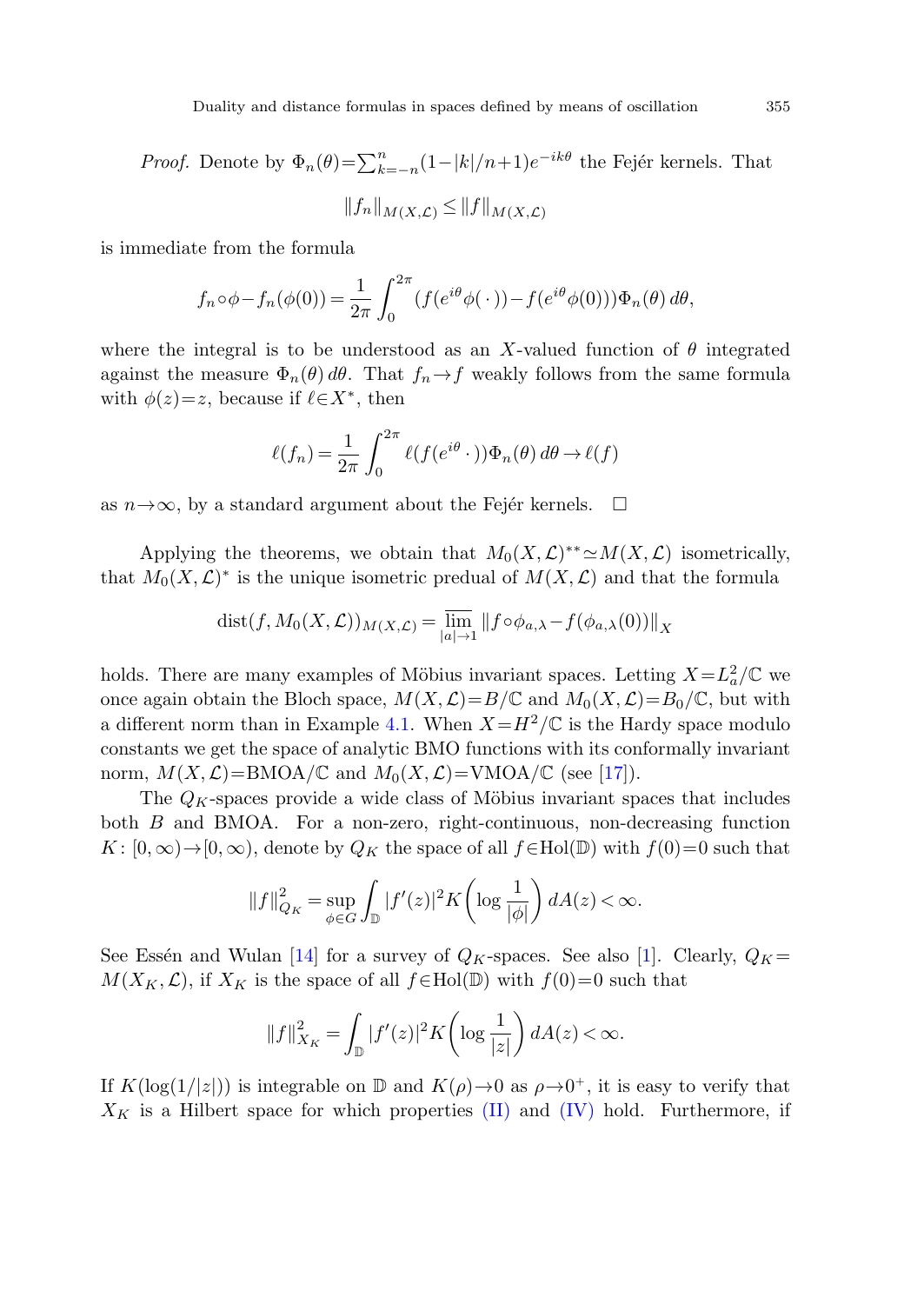$K(\log(1/|z|))$  is a normal weight in the sense of Shields and Williams [[25\]](#page-16-5), standard arguments show that if  $\phi_{a,\lambda} \rightarrow \phi$  in G, then

$$
\|f\circ\phi_{a,\lambda}-f(\phi_{a,\lambda}(0))\|_{X_K}\to\|f\circ\phi-f(\phi(0))\|_{X_K},\quad f\in X_K.
$$

Since  $f \circ \phi_{a,\lambda} - f(\phi_{a,\lambda}(0))$  also tends weakly to  $f \circ \phi - f(\phi(0))$ , we in fact have norm convergence, verifying [\(III\)](#page-9-2) under these assumptions. Hence, if we denote by  $Q_{K,0} = M_0(X_K,\mathcal{L})$  the space of those functions  $f \in Q_K$  such that

$$
\overline{\lim}_{|a| \to 1} \int_{\mathbb{D}} |f'(z)|^2 K\left(\log \frac{1}{|\phi_{a,\lambda}|}\right) dA(z) = 0,
$$

we have proven that  $Q_{K,0}^{**}$ = $Q_K$  and that

$$
dist(f, Q_{K,0})_{Q_K} = \overline{\lim}_{|a| \to 1} \int_{\mathbb{D}} |f'(z)|^2 K\left(\log \frac{1}{|\phi_{a,\lambda}|}\right) dA(z).
$$

Example 4.4. For an open subset  $\Omega$  of C, let v be a strictly positive continuous function on  $\Omega$ . In this example we shall consider the weighted space  $Hv(\Omega)$  of analytic functions on  $\Omega$  bounded under the weighted supremum norm given by the weight  $v$ .

For the purpose of applying our construction, choose an auxiliary strictly positive continuous weight function  $w: \Omega \to \mathbb{R}_+$  such that w is integrable on  $\Omega$ . Define  $X = L<sub>a</sub><sup>2</sup>(v<sup>2</sup>w)$  to be the weighted Bergman space on  $\Omega$  with weight  $v<sup>2</sup>w$ , consisting of those  $f \in Hol(\Omega)$  such that

$$
||f||_{L^2_a(v^2w)} = \int_{\Omega} |f(z)|^2 v(z)^2 w(z) dA(z) < \infty.
$$

One easily verifies that X is a Hilbert space continuously contained in  $Hol(\mathbb{D})$ . Furthermore, let  $Y = \mathbb{C}$ ,

$$
\mathcal{L} = \{L_z : L_z f = v(z)f(z) \text{ and } z \in \Omega\},\
$$

and let  $\tau$  be the usual topology of  $\Omega$ .

It is then clear that  $M(X,\mathcal{L})=Hv(\Omega)$  is the Banach space of all  $f\in Hol(\Omega)$ such that vf is bounded, and that  $M_0(X, \mathcal{L})=Hv_0(\Omega)$  is the corresponding little space, consisting of those f such that vf vanishes at infinity on  $\Omega$ .

[A](#page-2-1)ssumption A (Assumption [B](#page-2-2)) holds if and only if for each  $f\in H_v(\Omega)$  there is a sequence  $\{f_n\}_{n=1}^{\infty} \subset Hv_0(\Omega)$  such that  $f_n \to f$  pointwise in  $\Omega$  and  $\sup_n ||f_n||_{H^v(\Omega)} < \infty$  $(\sup_n ||f_n||_{H_v(\Omega)} \le ||f||_{H_v(\Omega)})$ . We have hence recovered a result of Bierstedt and Summers [[6\]](#page-15-4);  $Hv_0(\Omega)^{**} \simeq Hv(\Omega)$  via the natural isomorphism if and only if this pointwise weighted approximation condition holds. The isomorphism is isometric precisely when Assumption [B](#page-2-2) holds.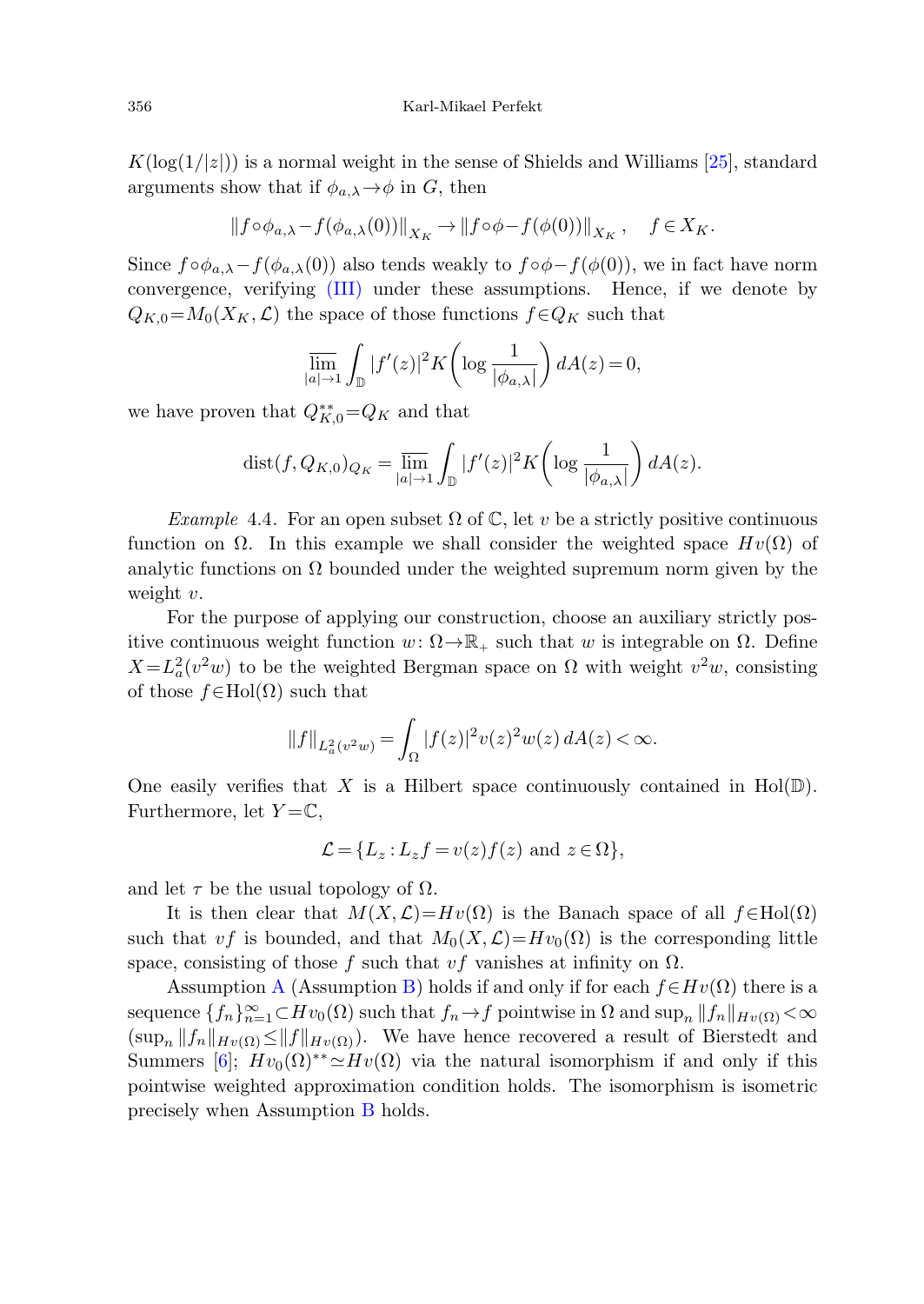When either assumption holds we furthermore obtain the distance formula

$$
dist(f, Hv_0(\Omega))_{Hv(\Omega)} = \overline{\lim}_{\Omega \ni z \to \infty} v(z)|f(z)|,
$$

where the limit is taken with respect to the topology of  $\Omega$ . Bierstedt and Summers give sufficient conditions for radial weights v which ensure that Assumption [B](#page-2-2) holds. For example, it holds when v is a radial weight vanishing at  $\partial\Omega$ , where  $\Omega$  is a buality and distance formulas in spaces defined by means of oscillation 357<br>
When either assumption holds we furthermore obtain the distance formula<br>  $dist(f, Hv_0(\Omega))_{Hv(\Omega)} = \frac{\overline{\lim}}{\Omega \ni x \to \infty} v(z)|f(z)|$ ,<br>
where the limit is taken When  $\Omega = \mathbb{C}$ , we may take any radial weight v on  $\mathbb{C}$  decreasing rapidly at infinity to obtain a space  $Hv(\mathbb{C})$  of entire functions satisfying Assumption [B.](#page-2-2) See [[6\]](#page-15-4) for details.

For simplicity the above considerations have not been carried out in their full generality. We could, for example, have considered weighted spaces  $M(X, \mathcal{L})$  of harmonic functions, or of functions defined on  $\mathbb{C}^n$ ,  $n>1$ . However, problems arise when  $\Omega$  is an open subset of an infinite-dimensional Banach space, since local compactness of  $\Omega$  is lost. This case has been considered by García, Maestre and Rueda in [\[16](#page-15-15)]. In a different direction, the biduality problem has been studied for weighted inductive limits of spaces of analytic functions. See Bierstedt, Bonet and Galbis [[7\]](#page-15-16) for results in this context.

Example 4.5. We now turn to rectangular bounded mean oscillation on the 2-torus. The space BMO<sub>Rect</sub>( $\mathbb{T}^2$ ) consists of those  $f \in L^2(\mathbb{T}^2)/\mathbb{C}$  such that

$$
\sup \frac{1}{|I||J|} \int_I \int_J |f(\zeta,\lambda) - f_J(\zeta) - f_I(\lambda) + f_{I\times J}|^2 ds(\zeta) ds(\lambda) < \infty,
$$

where the supremum is taken over all subarcs  $I, J \subset \mathbb{T}$ , ds is arc length measure,  $f_J(\zeta) = \int_J f(\zeta,\lambda) ds(\lambda) / |J|$  and  $f_I(\lambda) = \int_I f(\zeta,\lambda) ds(\zeta) / |I|$  are the averages of  $f(\zeta, \cdot)$ and  $f(\cdot, \lambda)$  on J and I, respectively, and  $f_{I \times J}$  is the average of f on  $I \times J$ . Rectangular BMO is one of several possible generalizations of  $BMO(T)$  to the two-variable case. We focus on this particular one because it fits naturally into our scheme. A treatment of rectangular BMO can be found in Ferguson and Sadosky [[15\]](#page-15-17).

To obtain BMO<sub>Rect</sub>( $\mathbb{T}^2$ ) via our construction, let  $X = L^2(\mathbb{T}^2)/\mathbb{C}$ ,  $Y = L^2(\mathbb{T}^2)$ and

$$
\mathcal{L} = \left\{ L_{I,J} : L_{I,J} f = \chi_{I \times J} \frac{1}{|I| |J|} (f - f_J - f_I + f_{I \times J}) \right\},\,
$$

where I and J range over all non-empty arcs. Denoting by  $\tau$  the quotient topology considered in Example [2.1](#page-2-3), we equip  $\mathcal L$  with the corresponding product topology  $\tau \times \tau$ , so that  $L_{I,J} \to \infty$  means that  $\min(|I|,|J|) \to 0$ . By construction  $M(X,\mathcal{L})=$  $BMO_{Rect}(\mathbb{T}^2)$  $BMO_{Rect}(\mathbb{T}^2)$ . Accordingly,  $M_0(X, \mathcal{L})$  will be named VMO<sub>Rect</sub> ( $\mathbb{T}^2$ ). Assumption B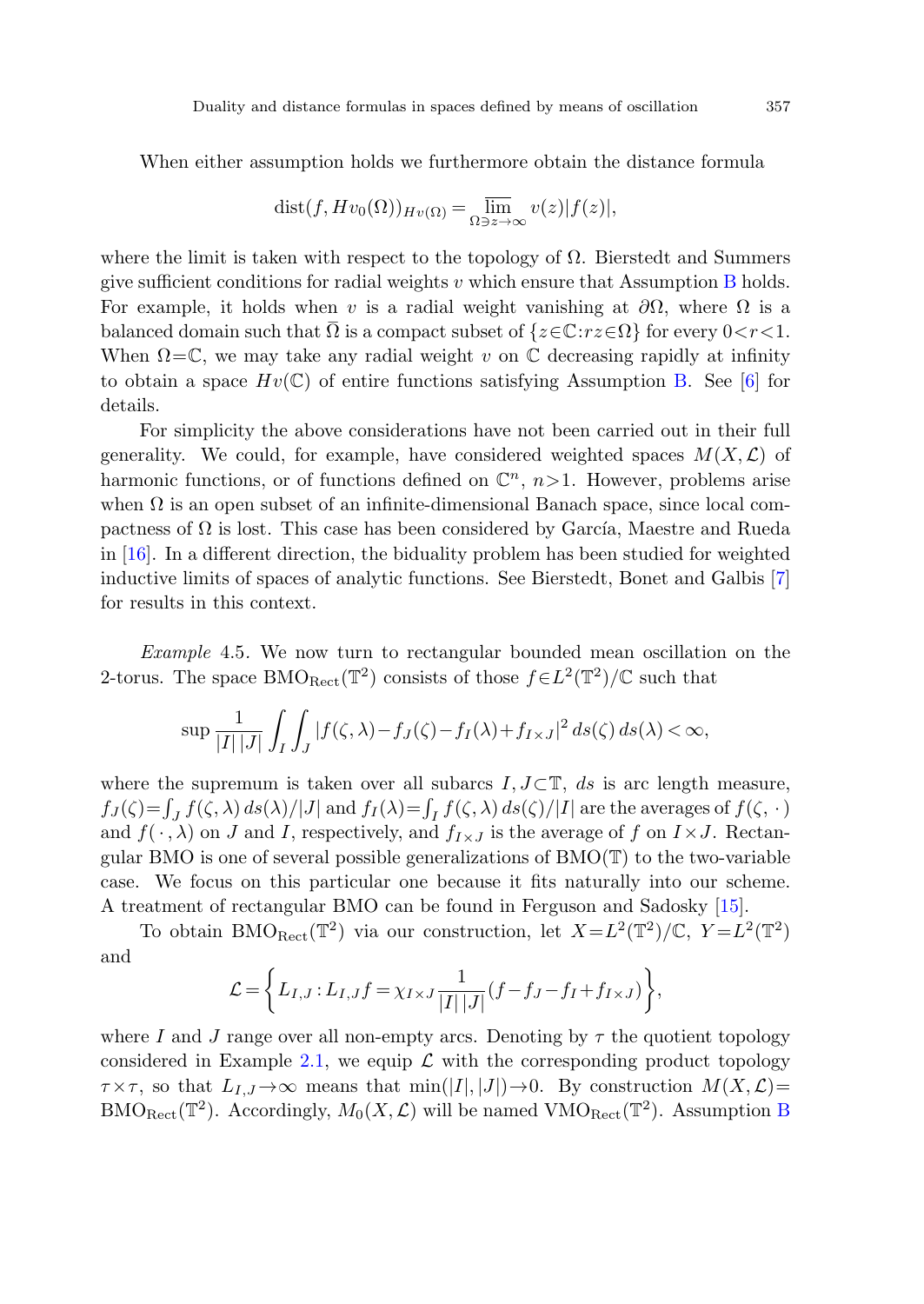is verified exactly as in Example [2.4,](#page-3-5) letting  $f_n = P_{1-1/n}(\zeta) * P_{1-1/n}(\lambda) * f$  be a double Poisson integral.

From Theorem [2.2](#page-2-0) we hence obtain that  $VMO_{Rect}(\mathbb{T}^2)^{**}$  is isometrically isomorphic to BMO<sub>Rect</sub>( $\mathbb{T}^2$ ) via the  $L^2(\mathbb{T}^2)$ -pairing, and Theorem [2.3](#page-3-2) gives

$$
\mathrm{dist}(f, \mathrm{VMO}_{\mathrm{Rect}})_{\mathrm{BMO}_{\mathrm{Rect}}} = \overline{\lim_{\min(|I|,|J|) \to 0}} \|L_{I,J}f\|_{L^2(\mathbb{T}^2)}.
$$

<span id="page-13-0"></span>Another possible generalization of  $BMO(T)$  to several variables is known as product BMO. In [[21\]](#page-15-18), Lacey, Terwilleger and Wick explore the corresponding product VMO space. It would be interesting to apply our techniques also to this case, but one meets the difficulty of defining a reasonable topology on the collection of all open subsets of  $\mathbb{R}^n$ . On the other hand, the predual of BMO<sub>Rect</sub>( $\mathbb{T}^2$ ) is given as a space spanned by certain "rectangular atoms" (see [[15\]](#page-15-17)) and is as such more difficult to understand than the predual of product BMO, which is the Hardy space  $H^1(\mathbb{T}^n)$ of the n-torus.

Example 4.6. Let  $0 < \alpha < 1$  and let  $\Omega$  be a compact subset of  $\mathbb{R}^n$ . In this example we shall treat the Lipschitz–Hölder space  $\text{Lip}_{\alpha}(\Omega)$ . By definition, a real-valued function f on  $\Omega$  is in  $\text{Lip}_{\alpha}(\Omega)$  if and only if

$$
||f||_{\text{Lip}_{\alpha}(\Omega)} = \sup_{\substack{x,y \in \Omega \\ x \neq y}} \frac{|f(x) - f(y)|}{|x - y|^{\alpha}} < \infty.
$$

As usual we identify f and  $f + C$ , C constant, in order to obtain a norm.

X will be chosen as a quotient space of an appropriate fractional Sobolev space (Besov space)  $W^{l,p}(\mathbb{R}^n)$ . For  $0 < l < 1$  and  $1 < p < \infty$ ,  $W^{l,p}$  consists of those  $f \in L^p(\mathbb{R}^n)$ such that

$$
\int_{\mathbb{R}^n} \int_{\mathbb{R}^n} \frac{|f(x)-f(y)|^p}{|x-y|^{p l+n}} dx dy < \infty.
$$

Choose l and p such that  $0 < l < \alpha$  and  $pl > n$ . By a Sobolev type embedding theorem ([\[22](#page-15-19)], Proposition 4.2.5) it then holds that  $W^{l,p}$  continuously embeds into the space of continuous bounded functions  $C_b(\mathbb{R}^n)$ . Let

$$
A_{\Omega} = \{ f \in W^{l,p} : f(x) = 0 \text{ and } x \in \Omega \}.
$$

We set  $X=W^{l,p}/A_{\Omega}$ .

To obtain  $\text{Lip}_{\alpha}(\Omega)$  through our construction, let  $Y = \mathbb{C}$  and let every operator  $L_{x,y} \in \mathcal{L}, x, y \in \Omega, x \neq y$ , be of the form

$$
L_{x,y}f = \frac{f(x) - f(y)}{|x - y|^{\alpha}}.
$$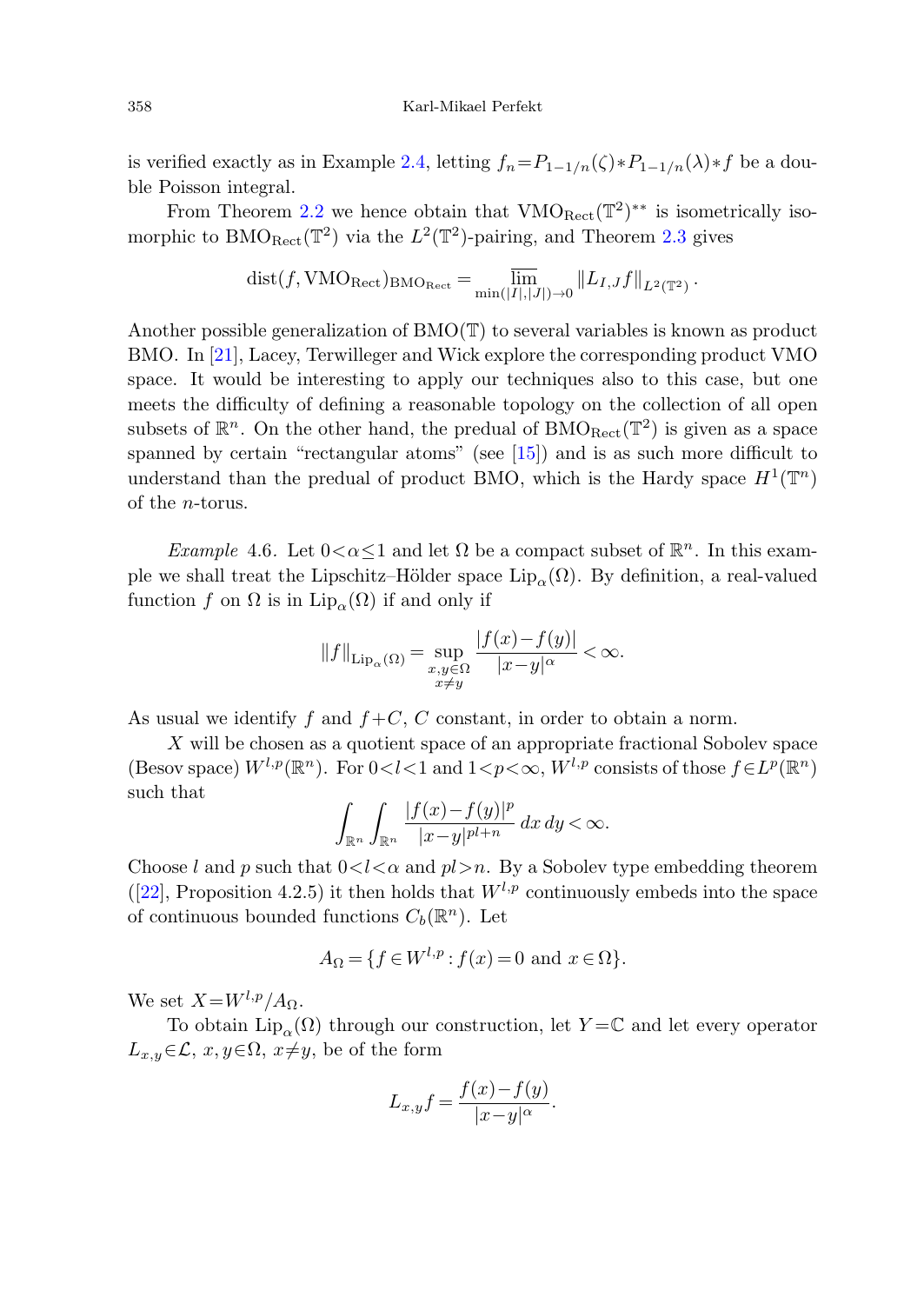We give L the topology of  $\{(x, y) \in \Omega \times \Omega : x \neq y\}$ . Then  $M(X, \mathcal{L}) = \text{Lip}_{\alpha}(\Omega)$ . One inclusion is obvious and to see the other one let  $f \in Lip<sub>\alpha</sub>(\Omega)$ . As in [\[10](#page-15-20)], f can be extended to  $\hat{f} \in \text{Lip}_{\alpha}(\mathbb{R}^n)$ ,  $\hat{f} = f$  on  $\Omega$ . Letting  $\chi \in C_c^{\infty}(\mathbb{R}^n)$  be a cut-off function such that  $\chi(x)=1$  for  $x \in \Omega$ , it is straightforward to check that  $\chi \hat{f} \in M(X, \mathcal{L})$ , verifying that  $\text{Lip}_{\alpha}(\Omega) \subset M(X,\mathcal{L}).$ 

Note that  $M_0(X, \mathcal{L}) = \text{lip}_{\alpha}(\Omega)$  is the corresponding little Hölder space, consisting of those  $f \in \text{Lip}_{\alpha}(\Omega)$  such that

$$
\overline{\lim_{|x-y|\to 0}}\frac{|f(x)-f(y)|}{|x-y|^{\alpha}}=0.
$$

When  $\alpha=1$ , the space lip<sub> $\alpha(\Omega)$ </sub> is trivial in many cases, so that [A](#page-2-1)ssumption A may fail. However, for  $\alpha < 1$  we can verify Assumption [B](#page-2-2) in general. Let  $P_t$ ,  $t > 0$ , be the n-dimensional Poisson kernel,

$$
P_t(x) = c \frac{t}{(t^2 + |x|^2)^{(n+1)/2}}, \quad x \in \mathbb{R}^n,
$$

for the appropriate normalization constant c, and let  $\chi$  denote the same cut-off as before. For  $f \in M(X, \mathcal{L})$  it is straightforward to verify that  $\chi(P_t * f) \in M_0(X, \mathcal{L})$ ,

$$
\|\chi(P_t * f)\|_{\mathrm{Lip}_{\alpha}(\Omega)} \leq \|f\|_{\mathrm{Lip}_{\alpha}(\Omega)},
$$

and that  $\chi(P_t * f) \to f = \chi f$  weakly in X as  $t \to 0^+$ , the final statement following from the reflexivity of X and the fact that  $P_t * f$  tends to f pointwise almost everywhere.

We conclude that, for  $0 < \alpha < 1$ ,

$$
dist(f, {lip_\alpha(\Omega)})_{{\mathrm{Lip}_\alpha(\Omega)}}=\overline{\lim_{|x-y|\to 0}}\,\frac{|f(x)-f(y)|}{|x-y|^\alpha}.
$$

In addition, Theorem [2.2](#page-2-0) says that  $lip_{\alpha}(\Omega)^{**} \simeq Lip_{\alpha}(\Omega)$  isometrically. In Kalton [[20\]](#page-15-21) it is proven that  $\text{lip}_{\alpha}(M)^{**} \simeq \text{Lip}_{\alpha}(M)$  under very general conditions on M, for example whenever  $M$  is a compact metric space. It would be interesting to see if the theorems of this paper can be applied in this situation and, if this is the case, which space X to embed  $\text{Lip}_{\alpha}(M)$  into.

Acknowledgements. The author is grateful to professors Alexandru Aleman, José Bonet and Sandra Pott for helpful discussions, ideas and support regarding this paper.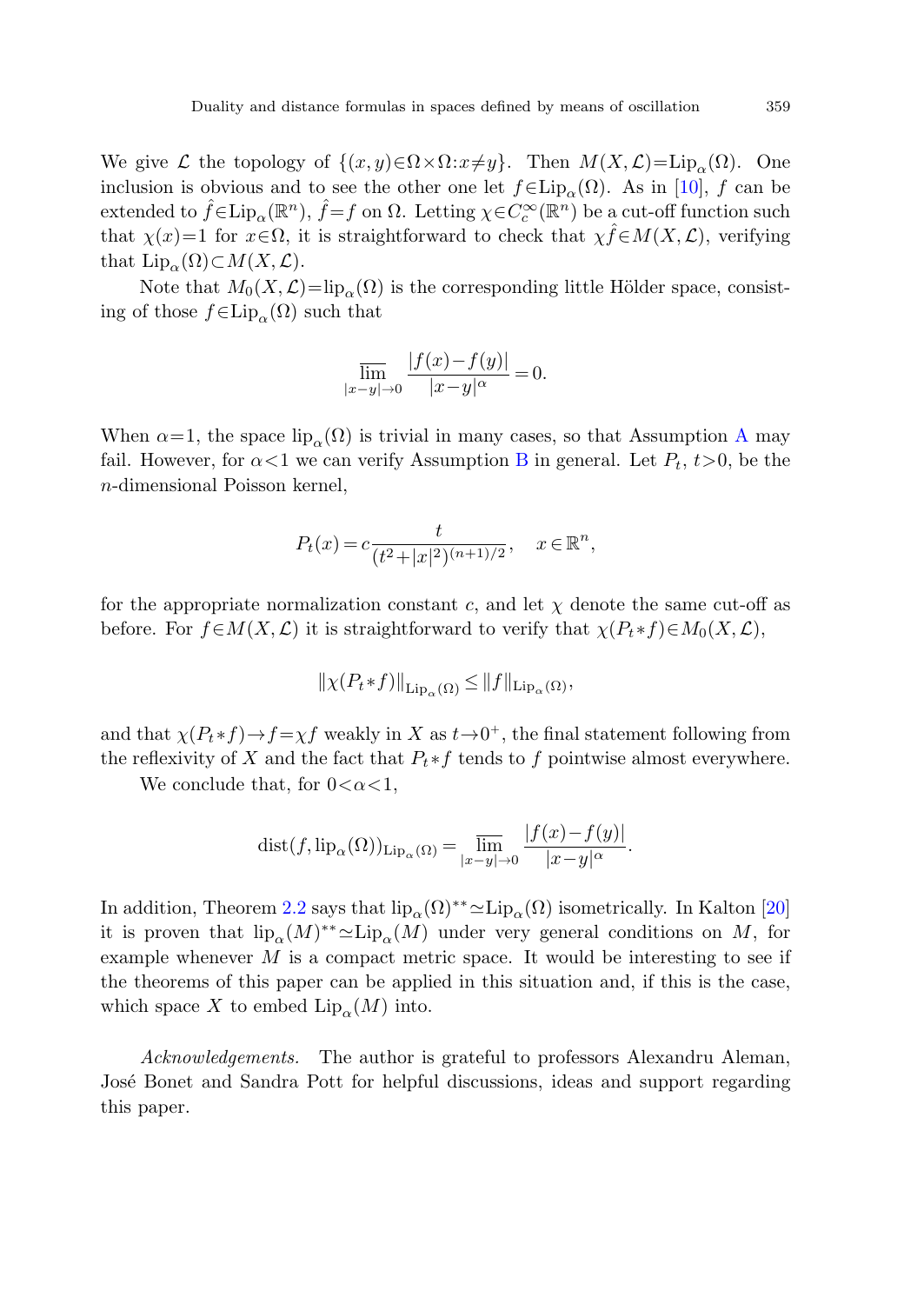### **References**

- <span id="page-15-13"></span><span id="page-15-12"></span><span id="page-15-3"></span><span id="page-15-2"></span><span id="page-15-0"></span>1. ALEMAN, A. and SIMBOTIN, A.-M., Estimates in Möbius invariant spaces of analytic functions, Complex Var. Theory Appl. **49** (2004), 487–510.
- <span id="page-15-4"></span>2. ANDERSON, J. M. and DUNCAN, J., Duals of Banach spaces of entire functions, Glasg. Math. J. **32** (1990), 215–220.
- <span id="page-15-16"></span>3. ARAZY, J., FISHER, S. D. and PEETRE, J., Möbius invariant function spaces, J. Reine Angew. Math. **363** (1985), 110–145.
- <span id="page-15-1"></span>4. ATTELE, K. R. M., Interpolating sequences for the derivatives of Bloch functions, Glasg. Math. J. **34** (1992), 35–41.
- <span id="page-15-11"></span>5. Axler, S. and Shapiro, J. H., Putnam's theorem, Alexander's spectral area estimate, and VMO, Math. Ann. **271** (1985), 161–183.
- <span id="page-15-20"></span>6. BIERSTEDT, K. D. and SUMMERS, W. H., Biduals of weighted Banach spaces of analytic functions, J. Austral. Math. Soc. Ser. A **54** (1993), 70–79.
- <span id="page-15-7"></span>7. BIERSTEDT, K. D., BONET, J. and GALBIS, A., Weighted spaces of holomorphic functions on balanced domains, Michigan Math. J. **40** (1993), 271–297.
- <span id="page-15-8"></span>8. CARMONA, J. and CUFÍ, J., On the distance of an analytic function to VMO, J. Lond. Math. Soc. **34** (1986), 52–66.
- <span id="page-15-9"></span>9. Conway, J. B., A Course in Functional Analysis, 2nd ed., Graduate Texts in Mathematics **96**, Springer, New York, 1990.
- <span id="page-15-14"></span>10. CZIPSZER, J. and GEHÉR, L., Extension of functions satisfying a Lipschitz condition, Acta Math. Acad. Sci. Hungar. **6** (1955), 213–220.
- <span id="page-15-17"></span>11. Dobrakov, I., On integration in Banach spaces. I, Czechoslovak Math. J. **20** (1970), 511–536.
- <span id="page-15-15"></span>12. Dobrakov, I., On integration in Banach spaces. II, Czechoslovak Math. J. **20** (1970), 680–695.
- <span id="page-15-6"></span>13. DOBRAKOV, I., On representation of linear operators on  $C_0(T, X)$ , Czechoslovak Math. J. **21** (1971), 13–30.
- <span id="page-15-5"></span>14. Essén, M. and WULAN, H., On analytic and meromorphic functions and spaces of QK-type, Illinois J. Math. **46** (2002), 1233–1258.
- 15. Ferguson, S. H. and Sadosky, C., Characterizations of bounded mean oscillation on the polydisk in terms of Hankel operators and Carleson measures, J. Anal. Math. **81** (2000), 239–267.
- <span id="page-15-21"></span><span id="page-15-10"></span>16. GARCÍA, D., MAESTRE, M. and RUEDA, P., Weighted spaces of holomorphic functions on Banach spaces, Studia Math. **138** (2000), 1–24.
- <span id="page-15-18"></span>17. GARNETT, J. B., Bounded Analytic Functions, Revised 1st ed., Graduate Texts in Mathematics **236**, Springer, New York, 2007.
- <span id="page-15-19"></span>18. GODEFROY, G., Existence and uniqueness of isometric preduals: a survey, in Banach Space Theory (Iowa City, IA, 1987 ), Contemp. Math. **85**, pp. 131–193, Amer. Math. Soc., Providence, RI, 1989.
- 19. Halmos, P. R., Measure Theory, Van Nostrand, New York, 1950.
- 20. KALTON, N. J., Spaces of Lipschitz and Hölder functions and their applications, Collect. Math. **55** (2004), 171–217.
- 21. Lacey, M. T., Terwilleger, E. and Wick, B. D., Remarks on product VMO, Proc. Amer. Math. Soc. **134** (2006), 465–474.
- 22. MAZ'YA, V. G. and SHAPOSHNIKOVA, T. O., Theory of Sobolev Multipliers, Grundlehren der Mathematischen Wissenschaften **337**, Springer, Berlin, 2009.